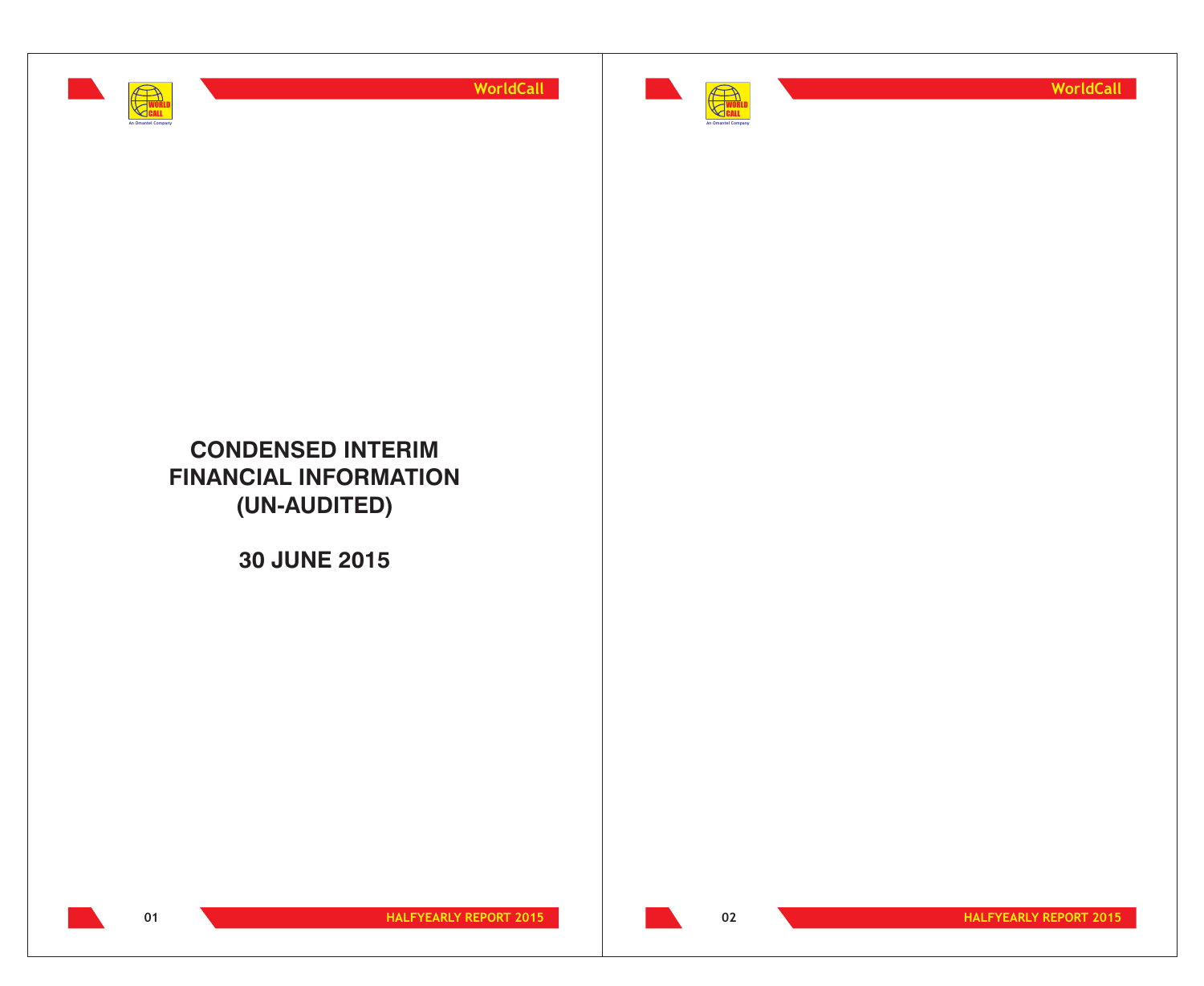

## VISION

WORLD CALL **An Omantel Company**

> We at Worldcall are committed to achieving dynamic growth and service excellence by being at the cutting edge of technological innovation. We strive to consistently meet and surpass customers', employees' and stake-holders' expectations by offering state-of-the-art telecom solutions with national & international footprints. We feel pride in making efforts to position Worldcall and Pakistan in the forefront of international arena.

## **MISSION STATEMENT**

In the telecom market of Pakistan, Worldcall to have an overwhelming impact on the basis of following benchmarks:

- · Create new standards of product offering in basic and value added telephony by being more cost effective, easily accessible and dependable. Thus ensuring real value for
- · money to all segments of market. Be a leader within indigenous operators in terms of market share, gross revenues and ARPU within five years and
- · maintain the same positioning thereafter. Achieve utmost customer satisfaction by setting up high standards of technical quality and service delivery.

Ensuring the most profitable and sustainable patterns of ROI (Return on Investment) for the stake-holders.

## Contents

*Page Five*

Company information

*Page Seven*

Directors' review

*Page Eight*

Auditor's Report to the Members

*Page Nine* Condensed interim balance sheet

*Page Ten*

Condensed interim profit & loss account

*Page Eleven*

Condensed interim statement of comprehensive income

## *Page Twelve*

Condensed interim cash flow statement

*Page Thirteen*

Condensed interim statement of changes in equity

## *Page Fourteen*

Notes to the condensed interim financial information

## *Page Twenty Five*

Condensed consolidated interim financial information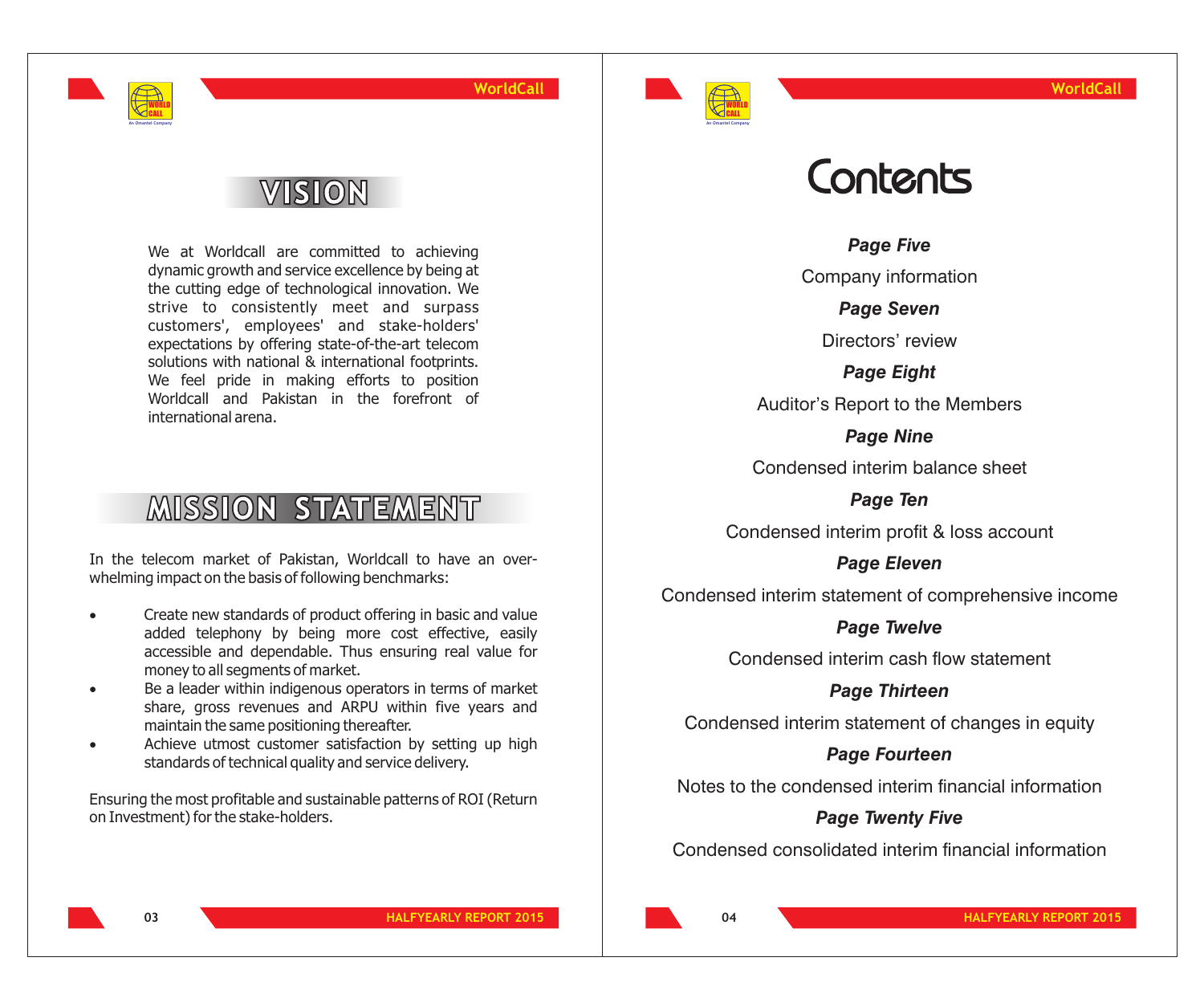



## **WorldCall**

|                                          | <b>COMPANY INFORMATION</b>                        | <b>Bankers</b>                              | <b>Allied Bank Limited</b>                 |
|------------------------------------------|---------------------------------------------------|---------------------------------------------|--------------------------------------------|
|                                          |                                                   |                                             | Askari Bank Limited                        |
|                                          |                                                   |                                             | <b>Bank AI Habib Limited</b>               |
| Chairman                                 | Mr. Mehdi Mohammed Al Abduwani                    |                                             | National Bank of Oman                      |
|                                          |                                                   |                                             | Deutsche Bank AG                           |
| <b>Chief Executive Officer</b>           | Mr. Babar Ali Syed                                |                                             | Faysal Bank Limited                        |
|                                          |                                                   |                                             | Habib Bank Limited                         |
| <b>Board of Directors</b>                | Mr. Mehdi Mohammed Al Abduwani (Chairman)         |                                             | Habib Metropolitan Bank Limited            |
|                                          | Mr. Talal Said Marhoon Al Mamari (Vice Chairman)  |                                             | IGI Investment Bank Limited                |
|                                          | Mr. Aimen Bin Ahmed Al Hosni                      |                                             | <b>JS Bank Limited</b>                     |
|                                          | Mr. Samy Ahmed Abdulgadir Al Ghassany             |                                             | Bank Islami Pakistan Limited               |
|                                          | Mr. Sohail Qadir                                  |                                             | <b>MCB Bank Limited</b>                    |
|                                          | Mr. Shahid Aziz Siddigi                           |                                             | National Bank of Pakistan                  |
|                                          | Dr. Syed Salman Ali Shah                          |                                             | <b>NIB Bank Limited</b>                    |
|                                          |                                                   |                                             | Pak Oman Investment Co. Limited            |
| <b>Chief Financial Officer</b>           | Mr. Muhammad Murtaza Raza                         |                                             | Soneri Bank Limited                        |
|                                          |                                                   |                                             | Standard Chartered Bank (Pakistan) Limited |
| <b>Executive Committee</b>               | Mr. Mehdi Mohammed Al Abduwani (Chairman)         |                                             | <b>Summit Bank Limited</b>                 |
|                                          | Mr. Talal Said Marhoon Al Mamari (Vice Chairman)  |                                             | <b>Tameer Microfinance Bank Limited</b>    |
|                                          | Mr. Aimen Bin Ahmed Al Hosni (Member)             |                                             | The Bank of Punjab                         |
|                                          | Mr. Sohail Qadir (Member)                         |                                             | United Bank Limited                        |
|                                          | Mr. Babar Ali Syed (CEO) (Member)                 |                                             | Waseela Microfinance Bank Limited          |
|                                          | Mr. Saud Mansoor Mohammed Al Mazrooei (Secretary) |                                             |                                            |
|                                          |                                                   | <b>Registrar and Shares Transfer Office</b> | THK Associates (Pvt.) Limited              |
| <b>Audit Committee</b>                   | Mr. Talal Said Marhoon Al Mamari (Chairman)       |                                             | Ground Floor, State Life Building No.3,    |
|                                          | Mr. Aimen Bin Ahmed Al Hosni (Member)             |                                             | Dr. Zia-ud-Din Ahmed Road, Karachi.        |
|                                          | Dr. Syed Salman Ali Shah (Member)                 |                                             | Tel: (021) 111-000-322                     |
|                                          | Mr. Shahid Aziz Siddiqi (Member)                  |                                             |                                            |
|                                          | Mr. Mirghani Hamza Al-Madani (Secretary)          | <b>Registered Office/Head Office</b>        | 67-A, C/III, Gulberg-III,                  |
|                                          |                                                   |                                             | Lahore, Pakistan                           |
| <b>Human Resource &amp; Remuneration</b> |                                                   |                                             | Tel: (042) 3587 2633-38                    |
| Committee                                | Mr. Talal Said Marhoon Al Mamari (Chairman)       |                                             | Fax: (042) 3575 5231                       |
|                                          | Mr. Samy Ahmed Abdul Qadir Al Ghassany (Member)   |                                             |                                            |
|                                          | Mr. Aimen Bin Ahmed Al Hosni (Member)             | Webpage                                     | www.worldcall.com.pk                       |
|                                          | Mr. Sohail Qadir (Member)                         |                                             |                                            |
| <b>Chief Internal Auditor</b>            | Mr. Mirghani Hamza Al-Madani                      |                                             |                                            |
| <b>Company Secretary</b>                 | Mr. Saud Mansoor Mohammed Al Mazrooei             |                                             |                                            |
| <b>Auditors</b>                          | A.F. Ferguson & Co.                               |                                             |                                            |
|                                          | <b>Chartered Accountants</b>                      |                                             |                                            |
| <b>Legal Advisers</b>                    | M/s Miankot & Co.                                 |                                             |                                            |
|                                          | Barristers, Advocates &                           |                                             |                                            |
|                                          | Corporate Legal Consultant                        |                                             |                                            |
|                                          |                                                   |                                             |                                            |
|                                          |                                                   |                                             |                                            |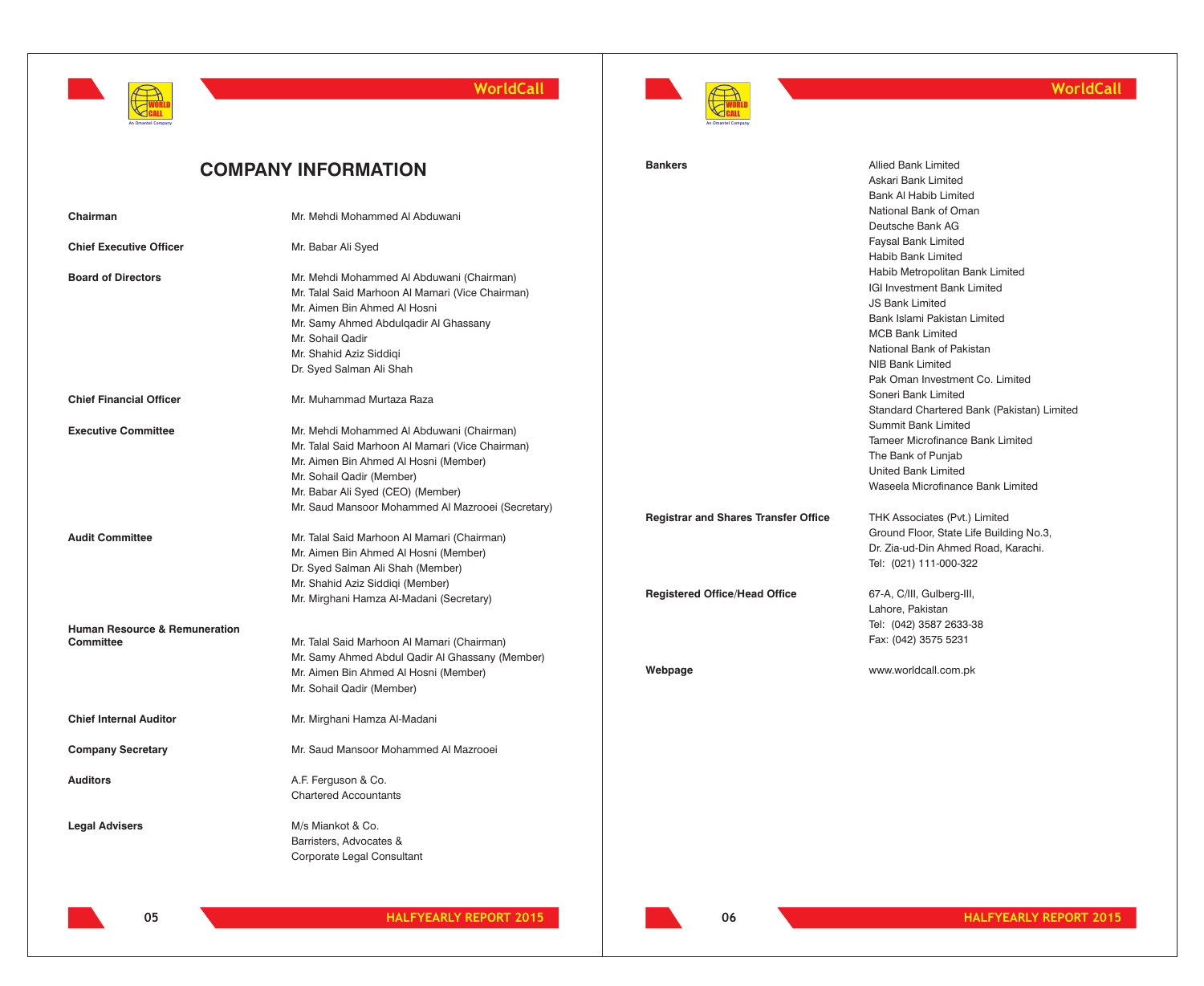

### **DIRECTORS' REVIEW**

The Directors of Worldcall Telecom Limited ("Worldcall" or the "Company") are pleased to present the brief overview of the financial information for the half year ended 30 June2015.

#### **Financial Overview**

During the period under review, the Company closed its financial results on net loss after tax of Rs. 2,372 million. The revenue has decreased from Rs. 1,289 million to Rs. 974 million showing a decline of 24% against the comparative period. Despite improvement in subscribers base in other segments, LDI has mainly impacted the underline results adversely after abolishment of international clearing house ("ICH"). Higher charge of network depreciation and hefty fixed cost has also contributed to gross loss of Rs. 544 million. Unfavorable movement in foreign currency exchange rates has negatively affected the Company. After taking effects of finance cost and tax, the Company has closed the period at a net loss.

#### **Future Outlook**

Despite the challenges being faced, the Company is hopeful to overturn the descending trend. Successful launch of 3G/4G services have presented the Company with tremendous opportunities for which majority of resources have been channeled towards broadband segment. Wireless broadband services have commenced commercially. Digital offering has been actualized with state of the art CAS enabled for bouquet and subscription management along with revenue assurance. Furthermore, abolishment of ICH has led the management to reassess and revamp its business procession order to restore its international termination business.

Conversely, the Company has successfully rescheduled its financial liability which would considerably ease the burden in meeting financial obligations. Additionally cost reduction initiatives are also underway. Financial indicators are thus expected to improve in near future.

#### **Company's staff and customers**

We whole heartedly put in record here our appreciation and gratitude to our all staff members for their efforts and hard work especially in recent times of stress and pressure. We further express our customer for their continued support and trust on our services.

For and on behalf of the Board of Directors

**07**



28 August 2015 Chief Executive Officer



## **AUDITORS' REPORT TO THE MEMBERS ON REVIEW OF INTERIM FINANCIAL INFORMATION**

#### **Introduction**

We have reviewed the accompanying condensed interim balance sheet of Worldcall Telecom Limited (the 'Company') as at 30 June 2015 and the related condensed interim profit and loss account, condensed interim statement of comprehensive income, condensed interim cash flow statement, condensed interim statement of changes in equity and notes to the accounts for the half year then ended (here-in-after referred to as the "interim financial information"). Management is responsible for the preparation and presentation of this interim financial information in accordance with approved accounting standards as applicable in Pakistan for interim financial reporting. Our responsibility is to express a conclusion on this interim financial information based on our review. The figures of the condensed interim profit and loss account for the quarters ended 30 June 2014 and 2015 have not been reviewed, as we are required to review only the cumulative figures for the half year ended 30 June 2015.

#### **Scope of review**

We conducted our review in accordance with International Standard on Review Engagements 2410, "Review of Interim Financial Information Performed by the Independent Auditor of the Entity". A review of interim financial information consist of making inquiries, primarily of persons responsible for financial and accounting matters, and applying analytical and other review procedures. A review is substantially less in scope than an audit conducted in accordance with International Standards on Auditing and consequently does not enable us to obtain assurance that we would become aware of all significant matters that might b identified in an audit. Accordingly, we do not express an audit opinion.

#### **Conclusion**

Based on our review, nothing has come to our attention that causes us to believe that the accompanying interim financial information as of and for the half year ended 30 June 2015 is not prepared, in all material respects, in accordance with approved accounting standards as applicable in Pakistan for interim financial reporting.

**Lahore A.F. Ferguson & Co.** 28 August 2015 Chartered Accountants **Imran Farooq Mian**

**08**

**HALFYEARLY REPORT 2015 HALFYEARLY REPORT 2015**

**WorldCall**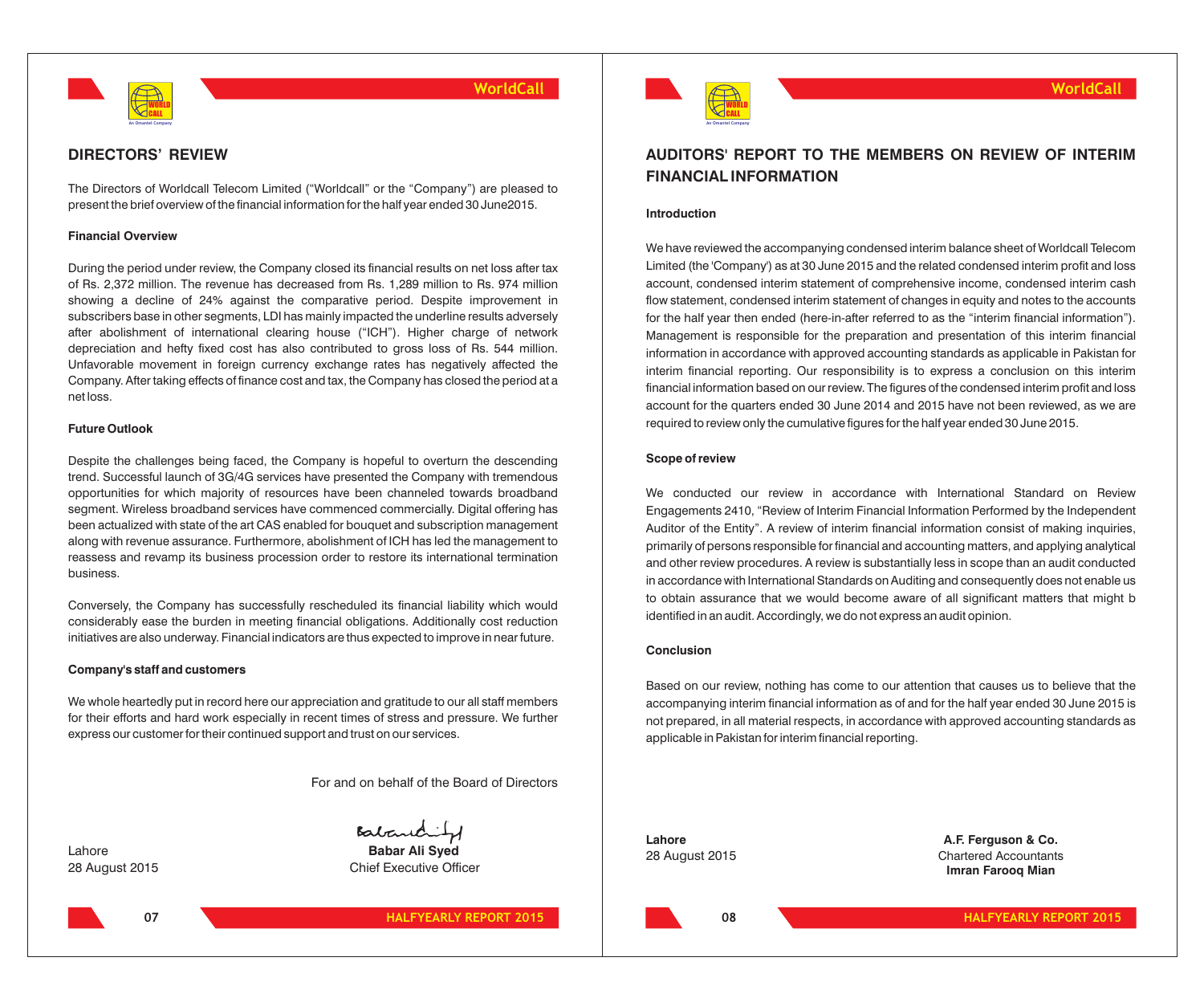

#### **CONDENSED INTERIM BALANCE SHEET (UN-AUDITED) AS AT 30 JUNE 2015 30 June** 31 December

|                                                                                                                          |                | JV UUIIG<br>2015                    | ,,,,,,,,,,,,,,,,,,<br>2014 |
|--------------------------------------------------------------------------------------------------------------------------|----------------|-------------------------------------|----------------------------|
|                                                                                                                          |                | <b>Un-Audited</b>                   | Audited                    |
| <b>NON-CURRENT ASSETS</b>                                                                                                | Note           | ------------(Rupees in '000)------- |                            |
| Property, plant and equipment                                                                                            | 6              | 12,173,093                          | 12,503,346                 |
| Intangible assets                                                                                                        | $\overline{7}$ | 5,035,655                           | 5,165,776                  |
| Investment properties                                                                                                    |                | 23,200                              | 23,200                     |
| Long term trade receivables                                                                                              |                | 99,658                              | 110,380                    |
| Deferred taxation                                                                                                        |                | 2,193,904                           | 2,917,389                  |
| Long term loans - considered good                                                                                        |                | 3,484                               | 3,802                      |
| Long term deposits                                                                                                       |                | 89,668                              | 58,566                     |
| <b>CURRENT ASSETS</b>                                                                                                    |                | 19,618,662                          | 20,782,459                 |
| Stores and spares                                                                                                        |                | 188,691                             | 223,264                    |
| Stock-in-trade                                                                                                           |                | 273,614                             | 273,614                    |
| Trade debts                                                                                                              |                | 941,287                             | 911,906                    |
| Loans and advances                                                                                                       |                | 694,170                             | 612,608                    |
| Deposits and prepayments                                                                                                 |                | 121,093                             | 121,710                    |
| Short term investments                                                                                                   |                | 109,551                             | 74,767                     |
| Other receivables                                                                                                        |                | 5,727                               | 38,894                     |
| Income tax recoverable - net                                                                                             |                | 156,654                             | 144,547                    |
| Cash and bank balances                                                                                                   |                | 431,784                             | 749,999                    |
| Non-current assets classified as held for sale                                                                           |                | 2,922,571<br>1,120,502              | 3,151,309<br>1,120,502     |
|                                                                                                                          |                | 4,043,073                           | 4,271,811                  |
| <b>CURRENT LIABILITIES</b>                                                                                               |                |                                     |                            |
| Current maturities of non-current liabilities                                                                            |                | 4,032,949                           | 5,001,151                  |
| Short term borrowings - secured<br>License fee payable                                                                   |                | 563,859<br>1,021,500                | 768,890<br>1,021,500       |
| Trade and other payables                                                                                                 |                | 7,965,265                           | 7,197,619                  |
| Interest and mark up accrued                                                                                             |                | 194,382                             | 202,051                    |
|                                                                                                                          |                | 13,777,955                          | 14, 191, 211               |
| <b>NET CURRENT LIABILITIES</b>                                                                                           |                | (9,734,882)                         | (9,919,400)                |
| <b>NON-CURRENT LIABILITIES</b>                                                                                           |                |                                     |                            |
| Term finance certificates - secured                                                                                      | 8              |                                     |                            |
| Long term loans - secured                                                                                                | 9              | 3,620,634                           | 2,385,683                  |
| Retirement benefits                                                                                                      |                | 370,310                             | 334,582                    |
| Liabilities against assets subject to finance lease                                                                      |                | 2,322                               | 2,991                      |
| Long term payables                                                                                                       |                | 738,723                             | 627,715                    |
| Long term deposits                                                                                                       |                | 35,102                              | 35,421                     |
|                                                                                                                          |                | 4,767,091                           | 3,386,392                  |
| Contingencies and commitments                                                                                            | 10             | 5,116,689                           | 7,476,667                  |
| <b>REPRESENTED BY</b>                                                                                                    |                |                                     |                            |
| <b>EQUITY</b>                                                                                                            |                |                                     |                            |
| Share capital and reserves:                                                                                              |                |                                     |                            |
|                                                                                                                          |                |                                     |                            |
| Authorized share capital<br>1,500,000,000 (31 December 2014: 1,500,000,000) ordinary shares of Rs 10 each                |                | 15,000,000                          | 15,000,000                 |
| 500,000 (31 December 2014: 500,000) preference shares of USD 100 each<br>(USD 50,000,000 equivalent to Rs 6,000,000,000) |                | 6,000,000                           | 6,000,000                  |
| Ordinary share capital                                                                                                   |                | 8,605,716                           | 8,605,716                  |
| Preference share capital                                                                                                 |                | 3,537,700                           | 3,537,700                  |
| Capital reserves:                                                                                                        |                |                                     |                            |
| - Share premium                                                                                                          |                | 837,335                             | 837,335                    |
| - Fair value reserve                                                                                                     |                | 38,060                              | 3,276                      |
| - Exchange translation reserve                                                                                           |                | 21,800                              | (16, 700)                  |
| Revenue reserve: Accumulated loss                                                                                        |                | (8,843,648)                         | (6,373,241)                |
|                                                                                                                          |                | 4,196,963                           | 6,594,086                  |
| Surplus on revaluation of fixed assets                                                                                   |                | 919,726                             | 882,581                    |

Surplus on revaluation of fixed assets **919,726** 882,581 882,581 882,581 882,581 882,581 882,581 882,581 882,581 882,581 882,581 882,581 882,581 882,581 882,581 882,581 882,581 882,581 882,581 882,581 882,581 882,581 882,5

**09**

The annexed notes 1 to 15 form an integral part of this condensed interim financial information.<br> **Polonic Lines** 

**Chief Executive Officer Chief Executive Officer Director** 

**5,116,689** 7,476,667

 $\forall$ וווא $\forall$ 



## **WorldCall**

## **CONDENSED INTERIM PROFIT AND LOSS ACCOUNT (UN-AUDITED) FOR THE QUARTER AND HALF YEAR ENDED 30 JUNE 2015**

|                                  | 30 June<br>2015<br><b>Un-Audited</b> | Half year ended Half year ended Quarter ended<br>30 June<br>2014<br>Un-Audited | 30 June<br>2015<br><b>Un-Audited</b><br>-----(Rupees in '000)---------------------------- | Quarter ended<br>30 June<br>2014<br>Un-Audited |
|----------------------------------|--------------------------------------|--------------------------------------------------------------------------------|-------------------------------------------------------------------------------------------|------------------------------------------------|
|                                  |                                      |                                                                                |                                                                                           |                                                |
| Revenue - net                    | 973,566                              | 1,288,761                                                                      | 479,465                                                                                   | 595,154                                        |
| Direct cost                      | (1,518,012)                          | (1,617,572)                                                                    | (834, 988)                                                                                | (870, 112)                                     |
| <b>Gross loss</b>                | (544, 446)                           | (328, 811)                                                                     | (355, 523)                                                                                | (274, 958)                                     |
| Operating cost                   | (623, 451)                           | (537, 302)                                                                     | (345, 720)                                                                                | (280, 961)                                     |
| <b>Operating loss</b>            | (1, 167, 897)                        | (866, 113)                                                                     | (701, 243)                                                                                | (555, 919)                                     |
| Finance cost                     | (322, 146)                           | (347, 183)                                                                     | (158, 510)                                                                                | (183, 313)                                     |
|                                  | (1,490,043)                          | (1,213,296)                                                                    | (859, 753)                                                                                | (739, 232)                                     |
| Other income                     | 29,583                               | 522,596                                                                        | 2,685                                                                                     |                                                |
| Other expenses                   | (92, 926)                            |                                                                                | (69)                                                                                      | (52, 479)                                      |
| Loss before taxation             | (1,553,386)                          | (690, 700)                                                                     | (857, 137)                                                                                | (791, 711)                                     |
| Taxation                         | (818, 595)                           | (127, 218)                                                                     | (1,051,301)                                                                               | (56, 533)                                      |
| Loss after taxation              | (2,371,981)                          | (817,918)                                                                      | (1,908,438)                                                                               | (848, 244)                                     |
| Basic loss per share<br>(Rupees) | (2.88)                               | (1.06)                                                                         | (2.28)                                                                                    | (1.05)                                         |
| Diluted loss per share (Rupees)  | (0.73)                               | (0.37)                                                                         | (0.59)                                                                                    | (0.38)                                         |

The annexed notes 1 to 15 form an integral part of this condensed interim financial information.

Babancrity **Chief Executive Officer Chief Executive Officer Chief Chief Chief Chief Chief Chief Chief Chief Chief Chief Chief Chief Chief Chief Chief Chief Chief Chief Chief Chief Chief Chief Chief Chief Chief Chief Chief Chief Chief** 



**10**

**HALFYEARLY REPORT 2015 HALFYEARLY REPORT 2015**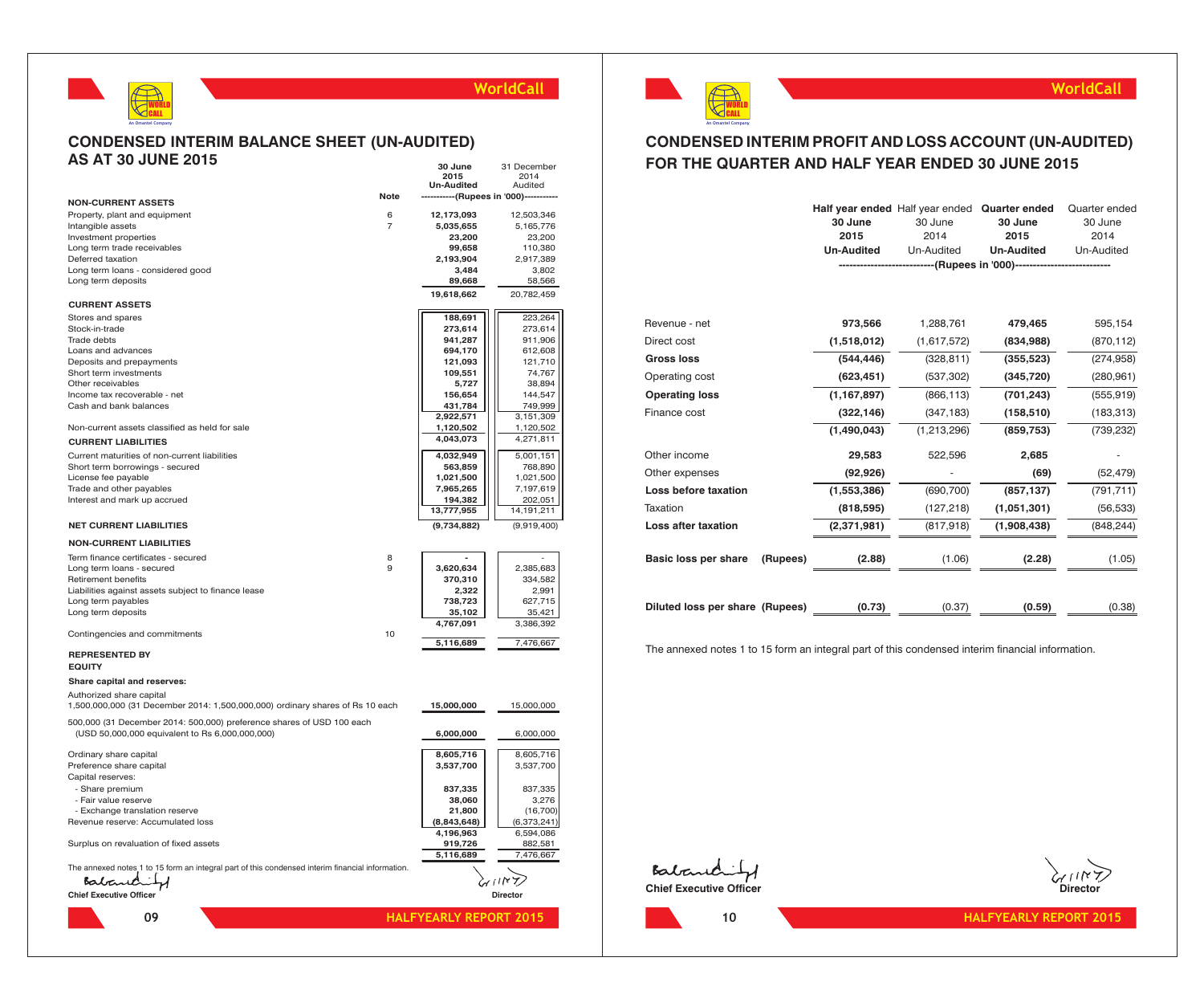

## **CONDENSED INTERIM STATEMENT OF COMPREHENSIVE INCOME (UN-AUDITED)**

## **FOR THE QUARTER AND HALF YEAR ENDED 30 JUNE 2015**

|                                                                   | 30 June<br>2015<br><b>Un-Audited</b> | Half year ended Half year ended<br>30 June<br>2014<br>Un-Audited<br>----------------------(Rupees in '000)---------------------------- | Quarter ended<br>30 June<br>2015<br><b>Un-Audited</b> | Quarter ended<br>30 June<br>2014<br>Un-Audited |
|-------------------------------------------------------------------|--------------------------------------|----------------------------------------------------------------------------------------------------------------------------------------|-------------------------------------------------------|------------------------------------------------|
| Loss for the period                                               | (2,371,981)                          | (817,918)                                                                                                                              | (1,908,438)                                           | (848, 244)                                     |
| Other comprehensive income/(loss):                                |                                      |                                                                                                                                        |                                                       |                                                |
| Items that may be subsequently reclassified<br>to profit or loss: |                                      |                                                                                                                                        |                                                       |                                                |
| - Change in fair value of available-for-sale financial assets     | 34,784                               | (1,948)                                                                                                                                | 44,174                                                | 9,692                                          |
| Items that will not be reclassified<br>to profit or loss          |                                      |                                                                                                                                        |                                                       |                                                |
| Other comprehensive income/(loss) - net of tax                    | 34,784                               | (1,948)                                                                                                                                | 44,174                                                | 9,692                                          |
| Total comprehensive loss for the period - net of tax              | (2, 337, 197)                        | (819, 866)                                                                                                                             | (1,864,264)                                           | (838, 552)                                     |

The annexed notes 1 to 15 form an integral part of this condensed interim financial information.









## **CONDENSED INTERIM CASH FLOW STATEMENT (UN-AUDITED) FOR THE HALF YEAR ENDED 30 JUNE 2015**

|                                                                                                                         |             | Half year ended<br>30 June            | Half year ended<br>30 June           |
|-------------------------------------------------------------------------------------------------------------------------|-------------|---------------------------------------|--------------------------------------|
|                                                                                                                         |             | 2015                                  | 2014                                 |
|                                                                                                                         |             | <b>Un-Audited</b>                     | Un-Audited                           |
|                                                                                                                         | <b>Note</b> | -----------(Rupees in '000)---------- |                                      |
| Cash flows from operating activities                                                                                    |             |                                       |                                      |
| Cash generated from/(used in) operations                                                                                | 11          | 234,213                               | (324, 101)                           |
| (Increase)/decrease in non-current assets:<br>- Long term deposits<br>- Long term loans<br>- Long term trade receivable |             | (31, 102)<br>318<br>10,722            | (2,780)<br>54,749                    |
| (Decrease)/increase in non-current liabilities:<br>- Long term deposits<br>- Long term payables                         |             | (319)<br>3,614                        | (51)<br>(157, 978)                   |
| Retirement benefits paid<br>Finance cost paid<br>Taxes paid                                                             |             | (24, 017)<br>(140, 778)<br>(22, 603)  | (52, 191)<br>(273, 510)<br>(53, 878) |
| Net cash inflow/(outflow) from operating activities                                                                     |             | 30,048                                | (809, 740)                           |
| Cash flows from investing activities                                                                                    |             |                                       |                                      |
| Fixed capital expenditure<br>Proceeds from disposal of property, plant and equipment                                    |             | (271, 684)<br>19,456                  | (554, 879)<br>9,648                  |
| Net cash outflow from investing activities                                                                              |             | (252, 228)                            | (545,231)                            |
| Cash flows from financing activities                                                                                    |             |                                       |                                      |
| Proceeds from long term loan acquired                                                                                   |             | 3,555,300                             | 250,000                              |
| Initial loan transaction cost paid                                                                                      |             | (39, 616)                             | (1,769)                              |
| Redemption of term finance certificates                                                                                 |             | (108, 455)                            | ÷,                                   |
| Repayment of long term loan                                                                                             |             | (3, 422, 748)                         | (98, 884)                            |
| Running finance - net                                                                                                   |             | (80, 031)                             | (19, 678)                            |
| Repayment of short term borrowings - net                                                                                |             |                                       | (6, 722)                             |
| Repayment of liabilities against assets subject to finance lease                                                        |             | (485)                                 | (29, 636)                            |
| Net cash (outflow)/inflow from financing activities                                                                     |             | (96, 035)                             | 93,311                               |
| Net decrease in cash and cash equivalents                                                                               |             | (318, 215)                            | (1,261,661)                          |
| Cash and cash equivalents at the beginning of the period                                                                |             | 749,999                               | 2,501,852                            |
| Cash and cash equivalents at the end of the period                                                                      |             | 431,784                               | 1,240,191                            |

The annexed notes 1 to 15 form an integral part of this condensed interim financial information.

**Eabourding**<br>Chief Executive Officer



**WorldCall**

**12**

**HALFYEARLY REPORT 2015 HALFYEARLY REPORT 2015**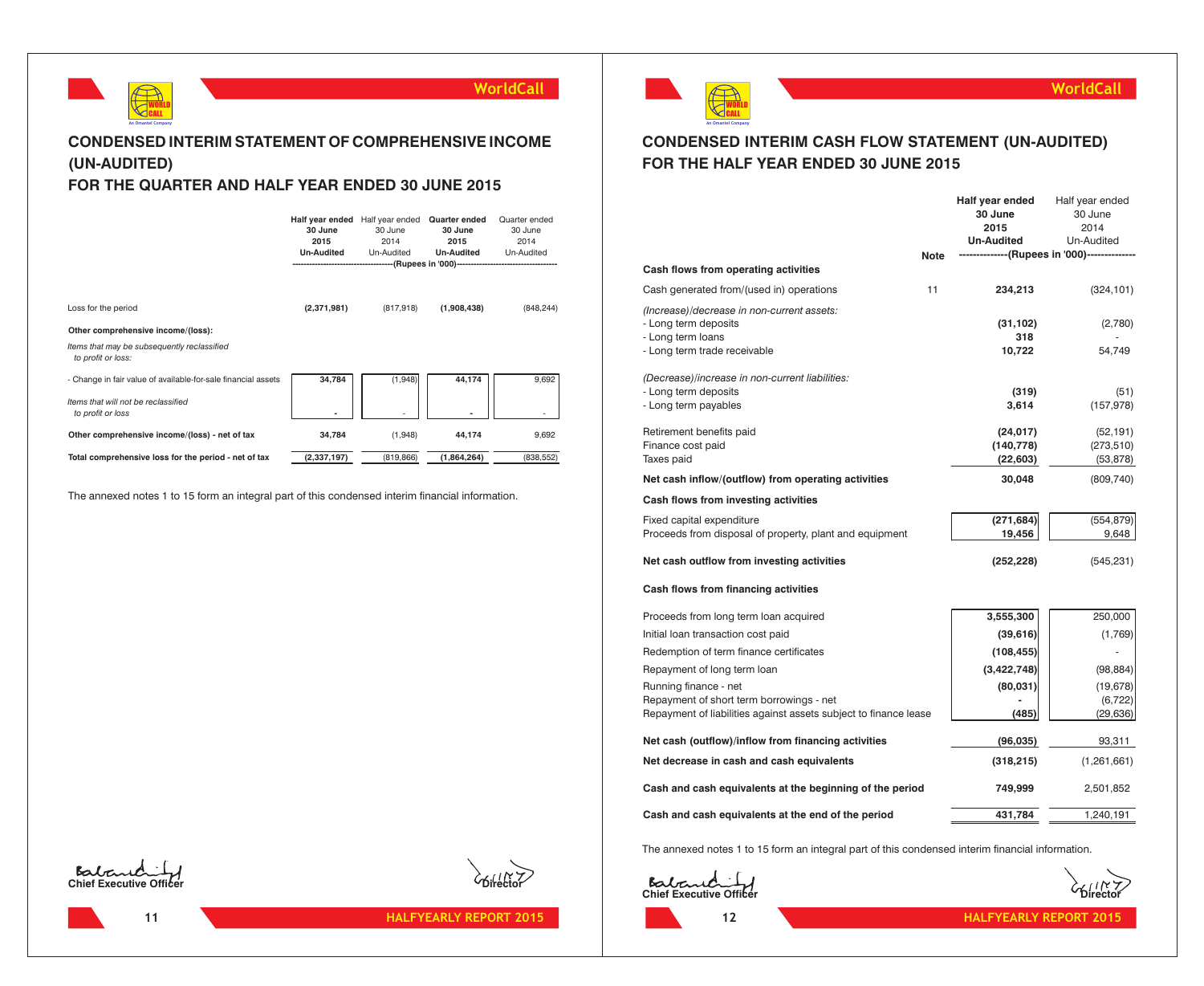| <b>CONDENSED INTERIM STATEMENT</b><br>FOR THE HALF YEAR ENDED 30 JUI |  |
|----------------------------------------------------------------------|--|
|                                                                      |  |
|                                                                      |  |

|                                                                                      |           | Share Capital                              |                  | <b>Capital Reserves</b> |                                   | Revenue Reserve         |                         |
|--------------------------------------------------------------------------------------|-----------|--------------------------------------------|------------------|-------------------------|-----------------------------------|-------------------------|-------------------------|
|                                                                                      | capital   | Ordinary share Preference share<br>capital | premium<br>Share | Fair value              | ranslation<br>Exchange<br>reserve | Accumulated<br>loss     | Total                   |
| Balance as at 31 December 2013 (Audited)                                             | 8,605,716 | 3,537,700                                  | 837,335          | (Rupees in '000)        | 144,300                           | (3,527,284)             | 9,609,469               |
|                                                                                      |           |                                            |                  | 11,702                  |                                   |                         |                         |
| Other comprehensive loss for the period - net of tax<br>Loss for the period          |           |                                            |                  | (1,948)                 |                                   | (817, 918)              | (817, 918)<br>(1,948)   |
| Total comprehensive loss for the period - net of tax                                 |           |                                            |                  | (1,948)                 |                                   | 817,918)                | (819, 866)              |
| Transfer to surplus on revaluation of fixed assets                                   |           |                                            |                  |                         |                                   | (87)                    | (87)                    |
| Dividend on preference shares<br>Exchange translation reserve                        |           |                                            |                  |                         | (225, 750)                        | 225,750<br>(95, 371)    | 95,371)                 |
| Total transactions with owners, recognized directly in equity                        |           |                                            |                  |                         | (225, 750)                        | 130,379                 | (95, 371)               |
| Balance as at 30 June 2014 (Un-Audited)                                              | 8,605,716 | 3,537,700                                  | 837,335          | 9,754                   | (81, 450)                         | (4,214,911)             | 8,694,145               |
| Other comprehensive (loss)/income for the period - net of tax<br>Loss for the period |           |                                            |                  | (6, 478)                |                                   | (1,979,296)<br>(15,041) | (21,519)<br>(1,979,296) |
| Total comprehensive loss for the period - net of tax                                 |           |                                            |                  | (6, 478)                |                                   | (1,994,337)             | (2,000,815)             |
| Transfer from surplus on revaluation of fixed assets                                 |           |                                            |                  |                         |                                   | 9,023                   | 9,023                   |
| Dividend on preference shares<br>Exchange translation reserve                        |           |                                            |                  |                         | 64,750                            | (108, 266)<br>(64, 750) | (108, 266)              |
| Total transactions with owners, recognized directly in equity                        |           |                                            |                  |                         | 64,750                            | (173, 016)              | (108, 266)              |
| Balance as at 31 December 2014 (Audited)                                             | 8,605,716 | 3,537,700                                  | 837,335          | 3,276                   | (16, 700)                         | (6, 373, 241)           | 6,594,086               |
| Other comprehensive income for the period - net of tax<br>Loss for the period        |           |                                            |                  | 34,784                  |                                   | (2,371,981)             | (2,371,981)<br>34,784   |
| Total comprehensive income/(loss) for the period - net of tax                        |           |                                            |                  | 34,784                  |                                   | (2,371,981)             | (2,337,197)             |
| Transfer to surplus on revaluation of fixed assets                                   |           |                                            |                  |                         |                                   | 47,468                  | 47,468                  |
| Dividend on preference shares<br>Exchange translation reserve                        |           |                                            |                  |                         | 38,500                            | (38,500)<br>107,394     | 107.394)                |
| Total transactions with owners, recognized directly in equity                        |           |                                            |                  |                         | 38,500                            | (145, 894)              | (107, 394)              |
| Balance as at 30 June 2015 (Un-Audited)                                              | 8,605,716 | 3,537,700                                  | 837,335          | 38,060                  | 21,800                            | (8, 843, 648)           | 4,196,963               |



**Chief Executive Officer Director**

### **NOTES TO THE CONDENSED INTERIM FINANCIAL INFORMATION (UN-AUDITED) FOR THE QUARTER AND HALF YEAR ENDED 30 JUNE 2015**

#### **1. Legal status and nature of business**

Worldcall Telecom Limited ("the Company") is a public limited company incorporated in Pakistan on 15 March 2001 under the Companies Ordinance, 1984 and its shares are quoted on the Karachi and Lahore Stock Exchanges. The Company commenced its operations on 01 December 2004 and is engaged in providing Wireless Local Loop ("WLL") and Long Distance & International ("LDI") services in Pakistan and re-broadcasting international/national satellite/terrestrial wireless and cable television and radio signals as well as interactive communication and to establish, maintain and operate the licensed telephony services. The Company has been licensed by Pakistan Telecommunication Authority ("PTA") and Pakistan Electronic Media Regulatory Authority ("PEMRA") for these purposes. The registered office of the Company is situated at 67A, C-III, Gulberg III, Lahore.

During the year ended 30 June 2008, 56.80% shares (488,839,429 ordinary shares) had been acquired by Oman Telecommunications Company SAOG ("the Parent company"). In addition to this, the Parent company also acquired 57.14% preference shares (200,000 preference shares) during the year ended 31 December 2013.

This financial information is the separate financial information of the Company. Consolidated financial information is prepared separately.

#### **2. Basis of preparation**

- **2.1** This condensed interim unconsolidated financial information is unaudited and is being submitted to the members in accordance with section 245 of the Companies Ordinance, 1984. It has been prepared in accordance with the requirements of the International Accounting Standard (IAS) 34 - 'Interim Financial Reporting' and provisions of and directives issued under the Companies Ordinance, 1984. In case where requirements differ, the provisions of or directives issued under the Companies Ordinance, 1984 have been followed. The figures for the half year ended 30 June 2015 have, however, been subjected to limited scope review by the auditors as required by the Code of Corporate Governance. This condensed interim financial information does not include all the information required for annual financial statements and therefore, should be read in conjunction with the annual financial statements of the Company for the year ended 31 December 2014.
- **2.2** The Company has incurred a loss after taxation of Rs 2,371.981 million during the half year ended 30 June 2015 while the accumulated loss stands at Rs 8,843.648 million as at 30 June 2015. Current liabilities exceed current assets by Rs 9,734.882 million. The Company has fully availed the credit facilities available to it. Current liabilities include overdues aggregating Rs 74.568 million in respect of Term Finance Certificates and long term loans. The Company's management has carried out a going concern assessment of the Company and believes that the going concern assumption used for the preparation of this interim financial information is appropriate based on the following grounds:
	- (i) Successful execution of the business plan approved by the Board of Directors (BOD) that includes increase in sales volumes through re-launch of EVDOs as a result of strategic repositioning, increase in international termination revenue, investment in infrastructure of Broadband business to enhance its capacities and resultant sales volumes, sale of passive infrastructure (towers, civil works and gensets etc.) and properties; and using the proceeds therefrom for other profitable operations or settling overdue liabilities; and

**13**

**14**

**WorldCall**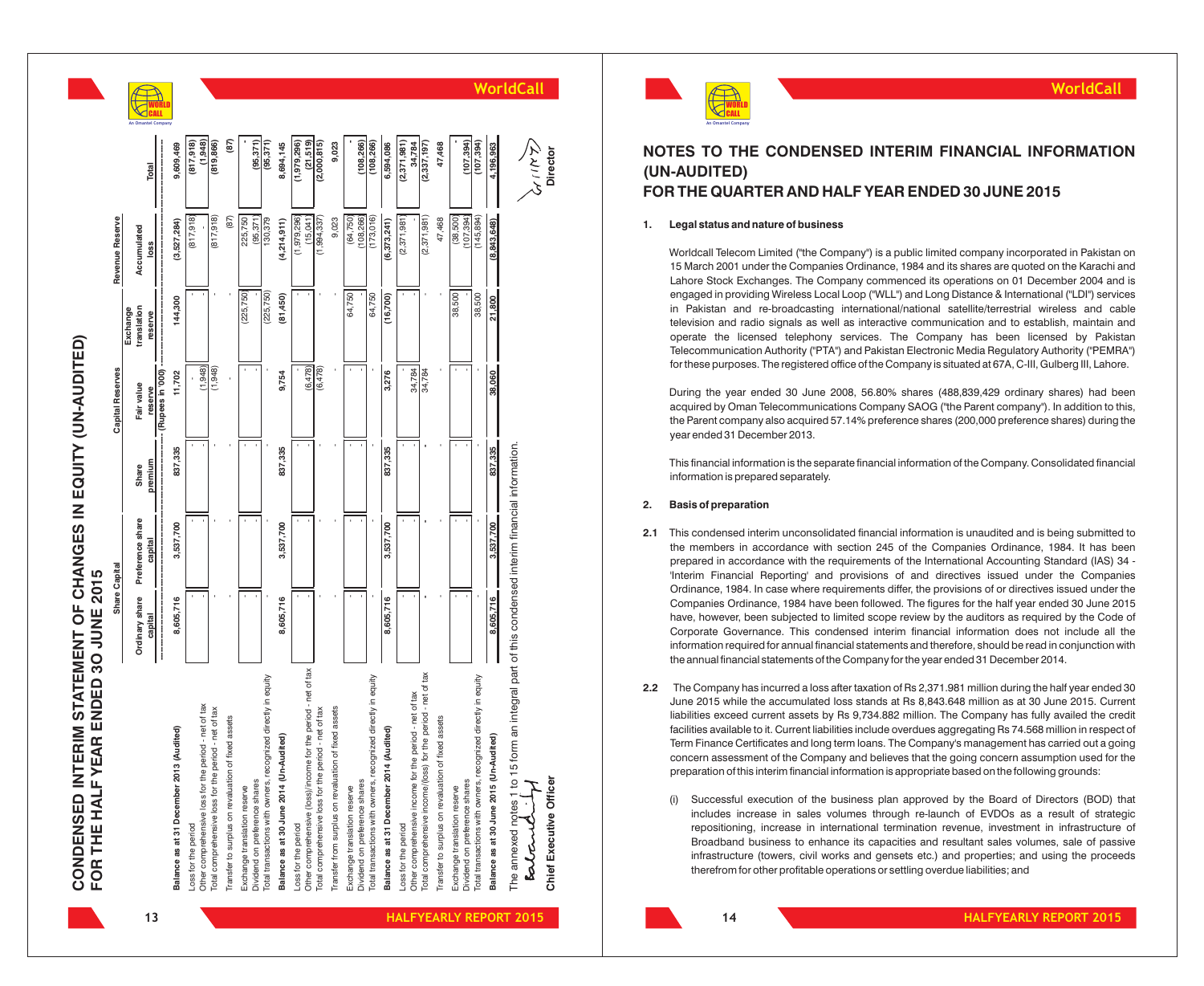

In addition to improvements as referred to in (i) above, the aforesaid assertion of going concern is based on the Parent company's continuous and proposed support. In the past, M/s Oman Telecommunications Company SAOG, an entity having majority ownership by Government of Oman, being the Parent company has provided support to the Company through providing guarantee for loan of USD 35 million from Askari Bank Limited which loan has now been taken over by National Bank of Oman. Further, the Parent company also took up preference shares of USD 20 million issued by the Company in 2013. The Parent company has assured to continue support to the Company to continue as a going concern through its letter dated August 17, 2015 to the Board of Directors of the Company. Accordingly, no material uncertainties leading to a significant doubt about going concern have been identified.

#### **3. Significant accounting policies**

**3.1** The accounting policies and the methods of computation adopted in the preparation of this condensed interim financial information are the same as those applied in the preparation of preceding annual published financial statements of the Company for the year ended 31 December 2014.

#### **3.2 Initial application of standards, amendments or an interpretation to existing standards**

The following amendments to existing standards have been published that are applicable to the Company's financial statements covering annual periods, beginning on or after the following dates:

#### **3.2.1 Standards, amendments and interpretations to approved accounting standards that are effective in the current year**

Certain standards, amendments and interpretations to approved accounting standards are effective in the current year but are considered not to be relevant or to have any significant effect on the Company's operations and are, therefore, not detailed in this condensed interim financial information.

#### **3.2.2 Standards, amendments and interpretations to existing standards that are not yet effective and have not been early adopted by the Company**

There are certain standards, amendments to the approved accounting standards and interpretations that are mandatory for the Company's accounting periods beginning on or after January 1, 2016 but are considered not to be relevant or to have any significant effect on the company's operations and are, therefore, not detailed in this condensed interim financial information.

#### **4. Significant accounting judgments and estimates**

The preparation of condensed interim financial information in conformity with approved accounting standards requires management to make judgments, estimates and assumptions that affect the application of accounting policies and reported amounts of assets and liabilities, income and expenses. The estimates, associated assumptions and judgments are based on historical experience and various other factors that are believed to be reasonable under the circumstances, the result of which form the basis of making the judgments about carrying values of assets and liabilities that are not readily apparent from other sources. Actual results may differ from these estimates. In preparing this condensed interim unconsolidated financial information, the significant judgments made by management in applying accounting policies and the key sources of estimation were the same as those that were applied to the financial statements for the year ended 31 December 2014.





**5.** Income tax expense is recognised based on management's best estimate of the weighted average annual income tax rate expected for the full financial year.

|     |                                                                                                   | <b>Note</b> | 30 June<br>2015<br><b>Un-Audited</b> | 31 December<br>2014<br>Audited<br>--------(Rupees in '000)-------- |
|-----|---------------------------------------------------------------------------------------------------|-------------|--------------------------------------|--------------------------------------------------------------------|
| 6   | Property, plant and equipment                                                                     |             |                                      |                                                                    |
|     | Operating fixed assets<br>Capital work-in-progress                                                | 6.1         | 11,267,409<br>874,495                | 11,641,345<br>836,413                                              |
|     | Major spare parts and stand-by equipment                                                          |             | 31,189<br>12,173,093                 | 25,588<br>12,503,346                                               |
| 6.1 | <b>Operating fixed assets</b>                                                                     |             |                                      |                                                                    |
|     | Opening book value                                                                                |             | 11,641,345                           | 12,520,955                                                         |
|     | Additions during the period/year<br><b>Revaluation surplus</b>                                    | 6.2         | 228,001                              | 1,212,066<br>455,772                                               |
|     | Transferred in from investment properties                                                         |             |                                      | 97,500                                                             |
|     |                                                                                                   |             | 11,869,346                           | 14,286,293                                                         |
|     | Disposals (at book value) for the period/year<br>Transferred out to non-current assets classified | 6.3         | (18, 521)                            | (19, 112)                                                          |
|     | as held for sale                                                                                  |             |                                      | (1,356,011)                                                        |
|     | Depreciation charged during the period/year                                                       |             | (583, 416)                           | (1, 269, 825)                                                      |
|     | Closing book value                                                                                | 6.4         | 11,267,409                           | 11,641,345                                                         |
| 6.2 | Following is the detail of additions                                                              |             |                                      |                                                                    |
|     | Leasehold improvements                                                                            |             | 6,444                                | 2,741                                                              |
|     | Plant and equipment                                                                               |             | 219,045                              | 1,199,213                                                          |
|     | Office equipment                                                                                  |             | 367                                  | 2,623                                                              |
|     | Furniture and fixtures                                                                            |             | 34                                   | ÷,                                                                 |
|     | Computers                                                                                         |             | 2,111                                | 2,114                                                              |
|     | Vehicles                                                                                          |             | 228,001                              | 5,375<br>1,212,066                                                 |
|     |                                                                                                   |             |                                      |                                                                    |
| 6.3 | Following are the book values of disposals                                                        |             |                                      |                                                                    |
|     | Plant and equipment                                                                               |             |                                      | 4,320                                                              |
|     | Office equipment                                                                                  |             |                                      | 441                                                                |
|     | Computers                                                                                         |             | 440                                  | 268                                                                |
|     | Furniture and fixtures                                                                            |             |                                      | 6                                                                  |
|     | Vehicles                                                                                          |             | 18,081                               | 14,077                                                             |
|     |                                                                                                   |             | 18.521                               | 19.112                                                             |

**6.4** Property, plant and equipment includes equipment deployed in implementing the Universal Service Fund network which is subject to lien exercisable by Universal Service Fund Company ("USFC") in the event of failure by the Company to maintain service availability and quality specification.

#### **WorldCall**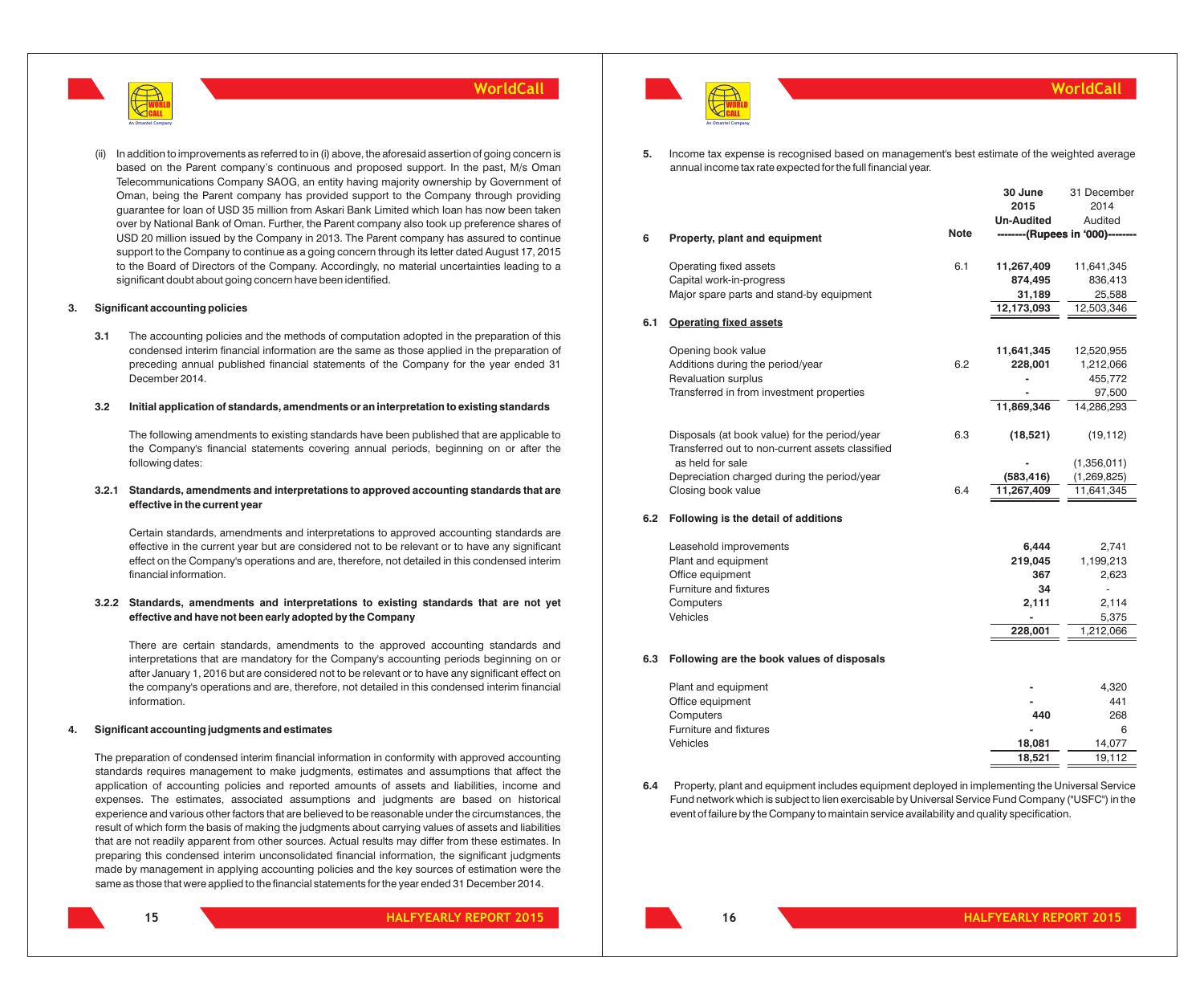**7. Intangible assets** Licenses **1,920,189** 2,022,751 Indefeasible right of use - media cost **553,898** 580,032 Softwares **8,074** 9,499 Goodwill 7.1 **2,553,494** 2,553,494 **5,035,655** 5,165,776 **WorldCall** WORLD CALL **An Omantel Company 30 June 2015 Un-Audited** 31 December 2014 Audited **--------(Rupees in '000)-------- Note**

**7.1** Goodwill represents the difference between the cost of acquisition (fair value of consideration paid) and fair value of net identifiable assets acquired at the time of merger of Worldcall Telecom Limited with Worldcall Communications Limited, Worldcall Multimedia Limited and Worldcall Broadband Limited.

Management has assessed the recoverable amount as at 30 June 2015 based on a value in use calculation and determined that, as of this date, there is no indication of impairment of Goodwill. This calculation uses cash flow projections based on a five years' financial business plan approved by the Board. The business plan also includes a comprehensive analysis of the existing operational deployments of the Company along with strategic direction of future investments and business growth. The cash flows beyond the five years period have been extrapolated using a steady 5% growth rate which is consistent with the long-term average growth rate for the industry, whereas for the purpose of impairment testing, no growth is considered in cash flows beyond the period of five years as per International Accounting Standard 36 'Impairment of Assets'. The key assumption and discount rate used in the value in use calculation is as follows:

| Revenue (% annual growth rate) | 60% |
|--------------------------------|-----|
| Discount rate                  | 21% |

Based on the above approved business plan and continued support from the Parent company, the Company will be able to meet its obligations and will be able to achieve satisfactory level of profitability in future.

|    |                                     | 30 June<br>2015   | 31 December<br>2014              |
|----|-------------------------------------|-------------------|----------------------------------|
|    |                                     |                   |                                  |
|    |                                     | <b>Un-Audited</b> | Audited                          |
|    |                                     |                   | --------(Rupees in '000)-------- |
| 8. | Term finance certificates - secured |                   |                                  |
|    | Term finance certificates           | 1,643,735         | 1,643,735                        |
|    | Restructuring cost                  | (12, 638)         |                                  |
|    |                                     | 1,631,097         | 1,643,735                        |
|    | Amortization of restructuring cost  | 1,317             |                                  |
|    |                                     | 1,632,414         | 1,643,735                        |
|    | Redeemed                            | (108, 455)        |                                  |
|    |                                     | 1,523,959         | 1,643,735                        |
|    | Current maturity                    | (1,523,959)       | (1,643,735)                      |
|    |                                     |                   |                                  |

Term finance certificates have a face value of Rs 5,000 per certificate.



#### **WorldCall**

#### **Term Finance Certificates (TFCs)**

These TFCs were earlier rescheduled in December 2012 under which the principal was repayable in three semi-annual installments ending on 07 October 2015.

In July 2014, the Company initiated the process of second restructuring with the TFC holders. On 03 April 2015, the TFCs were rescheduled and the terms of the revised rescheduling agreement are effective from 07 October 2014. As per revised terms, the tenure of the TFCs were extended by seven years with principal installments ending in October 2021. Profit rate and security remained the same.

As per terms of second rescheduling, payments in respect of principal and markup aggregating to Rs 210.006 million were required to be made during the half year ended June 30, 2015. However, payments of Rs 128.558 million were made, hence, constituting a default as per the terms. Consequently, the total amount has been classified in current liabilities.

|     |                                  |             | 30 June<br>2015<br><b>Un-Audited</b> | 31 December<br>2014<br>Audited   |
|-----|----------------------------------|-------------|--------------------------------------|----------------------------------|
|     |                                  | <b>Note</b> |                                      | --------(Rupees in '000)-------- |
| 9.  | Long term loans - secured        |             |                                      |                                  |
|     | Askari Bank Limited              | 9.1         |                                      | 2,378,458                        |
|     | National Bank of Oman (NBO)      | 9.2         | 3,519,884                            |                                  |
|     | Soneri Bank Limited              | 9.3         |                                      | 7,225                            |
|     | <b>Allied Bank Limited</b>       | 9.4         | 100,750                              |                                  |
|     |                                  |             | 3,620,634                            | 2,385,683                        |
| 9.1 | <b>Askari Bank Limited</b>       |             |                                      |                                  |
|     | Receipt                          |             | 2,943,855                            | 2,943,855                        |
|     | Initial transaction cost         |             | (129, 365)                           | (129, 365)                       |
|     |                                  |             | 2,814,490                            | 2,814,490                        |
|     | Amortization of transaction cost |             | 129,365                              | 43,257                           |
|     |                                  |             | 2,943,855                            | 2,857,747                        |
|     | Exchange loss                    |             | 557,729                              | 524,995                          |
|     |                                  |             | 3,501,584                            | 3,382,742                        |
|     | Repaid                           |             | (3,501,584)                          | (98, 884)                        |
|     |                                  |             |                                      | 3,283,858                        |
|     | <b>Current maturity</b>          |             |                                      | (905, 400)                       |
|     |                                  |             |                                      | 2,378,458                        |
|     |                                  |             |                                      |                                  |

In September 2014, the Company in agreement with Askari Bank Limited, arranged a financing from consortium of banks comprising NBO and Ahli Bank SAOG ("the consortium") with NBO as the lead arranger, whereby Askari Bank Limited shall be fully repaid from the proceeds of the loan from the consortium. As of the reporting date, this loan has been repaid from the loan proceeds from NBO and SBLC has been released by Askari Bank Limited.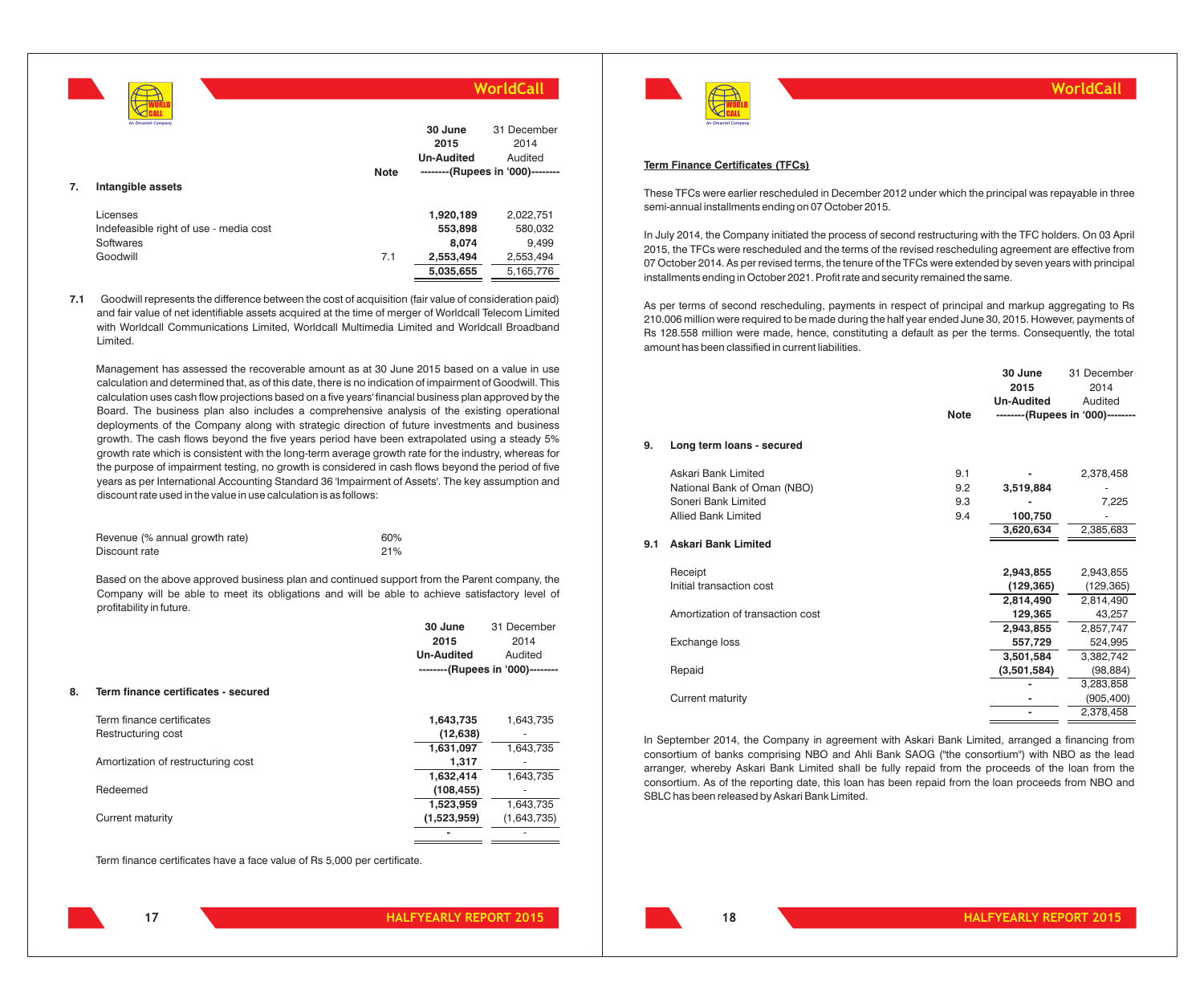|     | An Omantel Company           |                   | WorldCall                        |
|-----|------------------------------|-------------------|----------------------------------|
|     |                              | 30 June           | 31 December                      |
|     |                              | 2015              | 2014                             |
|     |                              | <b>Un-Audited</b> | Audited                          |
|     |                              |                   | --------(Rupees in '000)-------- |
| 9.2 | <b>National Bank of Oman</b> |                   |                                  |
|     | Receipt                      | 3,555,300         | ۰                                |
|     | Initial transaction cost     | (39,616)          | ٠                                |
|     |                              | 3,515,684         | ۰                                |
|     | Exchange loss                | 4,200             | ۰                                |
|     |                              | 3,519,884         | ۰                                |

This represents foreign currency syndicated loan facility amounting to USD 35 million from NBO and Ahli Bank SAOG ("the consortium") with NBO as the lead arranger. The loan was disbursed on 30 June 2015. It is repayable in 16 quarterly installments commencing 30 September 2017. Profit is payable quarterly and is charged at three months average LIBOR plus 1.75% per annum and monitoring fee at 1.5% per annum. To secure the facility, corporate guarantee of the Parent Company has been furnished alongwith a provision for cash cover/direct debit of the Parent Company's bank account in the event of the Company's failure to fund obligations under the facility agreement.

| 9.3 | <b>Soneri Bank Limited</b> | 30 June<br>2015<br><b>Un-Audited</b> | 31 December<br>2014<br>Audited<br>--------(Rupees in '000)-------- |
|-----|----------------------------|--------------------------------------|--------------------------------------------------------------------|
|     |                            |                                      |                                                                    |
|     | Receipt                    | 66,756                               | 66,756                                                             |
|     | Repaid                     | (31, 460)                            | (16, 662)                                                          |
|     |                            | 35,296                               | 50,094                                                             |
|     | Current maturity           | (35, 296)                            | (42, 869)                                                          |
|     |                            |                                      | 7,225                                                              |
|     |                            |                                      |                                                                    |

Current maturity of this loan includes overdue installments aggregating Rs 13.021 million (2014: Nil).

|                                  | 30 June           | 31 December                      |
|----------------------------------|-------------------|----------------------------------|
|                                  | 2015              | 2014                             |
|                                  | <b>Un-Audited</b> | Audited                          |
| <b>Allied Bank Limited</b>       |                   | --------(Rupees in '000)-------- |
| Transferred from running finance | 125,000           | ۰                                |
| Repaid                           | (5,250)           | ۰                                |
|                                  | 119,750           | ۰                                |
| Current maturity                 | (19,000)          | ۰                                |
|                                  | 100,750           | ۰                                |
|                                  |                   |                                  |

This represents a term loan facility of Rs 125 million obtained through restructuring of Running Finance facility. This facility was rescheduled in January 2015 and is now repayable in 43 monthly installments ending on 31 July 2018. It carried mark up at one month KIBOR plus 2.5% per annum till 31 March 2015 and was payable monthly. The mark up rate with effect from 01 April 2015 is 3 months KIBOR plus 0.5% per annum to be reset and recoverable quarterly. It is secured through joint pari passu charge on present and future current and fixed assets excluding land and building of the Company with 25% margin.



**WorldCall**

#### **10. Contingencies and commitments**

#### **Contingencies**

There is no significant change in contingencies from the preceding annual published financial statements of the Company for the year ended 31 December 2014 except for the following:

- **(i)** A demand of Rs 1,059.595 million (including default surcharge of Rs 325.849 million) was raised against the Company under section 161/205 of the Income Tax Ordinance, 2001 for the period relevant to Tax Year 2012 alleging non-compliance with various applicable withholding provisions contained in the Ordinance. The management assailed the subject order in usual appellate course and while first appellate authority decided certain issues in Company's favor, major issues were remanded back to department for adjudication afresh. Such appellate order was further assailed by the Company before Appellate Tribunal Inland Revenue ('ATIR'), at which forum, adjudication is pending. Meanwhile, department concluded the reassessment proceedings, primarily repeating the treatment earlier accorded, however, based on relief allowed by first appellate authority, demand now stands reduced to Rs 1,003.426 million (including default surcharge of Rs 384.329 million). Such reassessment order was assailed by the Company in second round of litigation and the first appellate authority, through its order dated 29 June 2015, has upheld the departmental action. Management intends to contest such order too before ATIR and is in the process of preferring an appeal. In this financial information, only an amount of Rs 103.673 million has been recognized as liability on this account as Company's management considers that Company's position is well founded on meritorious grounds and thus eventually demand would not sustain appellate review.
- **(ii)** One of the Company's suppliers has filed a petition before the Lahore High Court through which it has claimed Rs 216.482 million receivable from the Company. Further details of the litigation have not been disclosed as it may prejudice the Company's position. The Company has denied such claim and has also challenged the maintainability of the proceedings. Also, the Company has filed a counter petition claiming Rs 315.178 million receivable from the same supplier. Based on the advice of the Company's legal counsel, management is of the view that it is unlikely that any adverse order will be passed against the Company. In view of the above, no provision has been made in this interim financial information on this account.

|                                               | 30 June<br>2015<br><b>Un-Audited</b> | 31 December<br>2014<br>Audited<br>--------(Rupees in '000)-------- |
|-----------------------------------------------|--------------------------------------|--------------------------------------------------------------------|
| Outstanding quarantees                        | 1,080,577                            | 1,140,217                                                          |
| <b>Commitments</b>                            |                                      |                                                                    |
| Commitments in respect of capital expenditure | 1,770,406                            | 1,851,011                                                          |
| Outstanding letters of credit                 | 7.851                                | 4.596                                                              |

**19**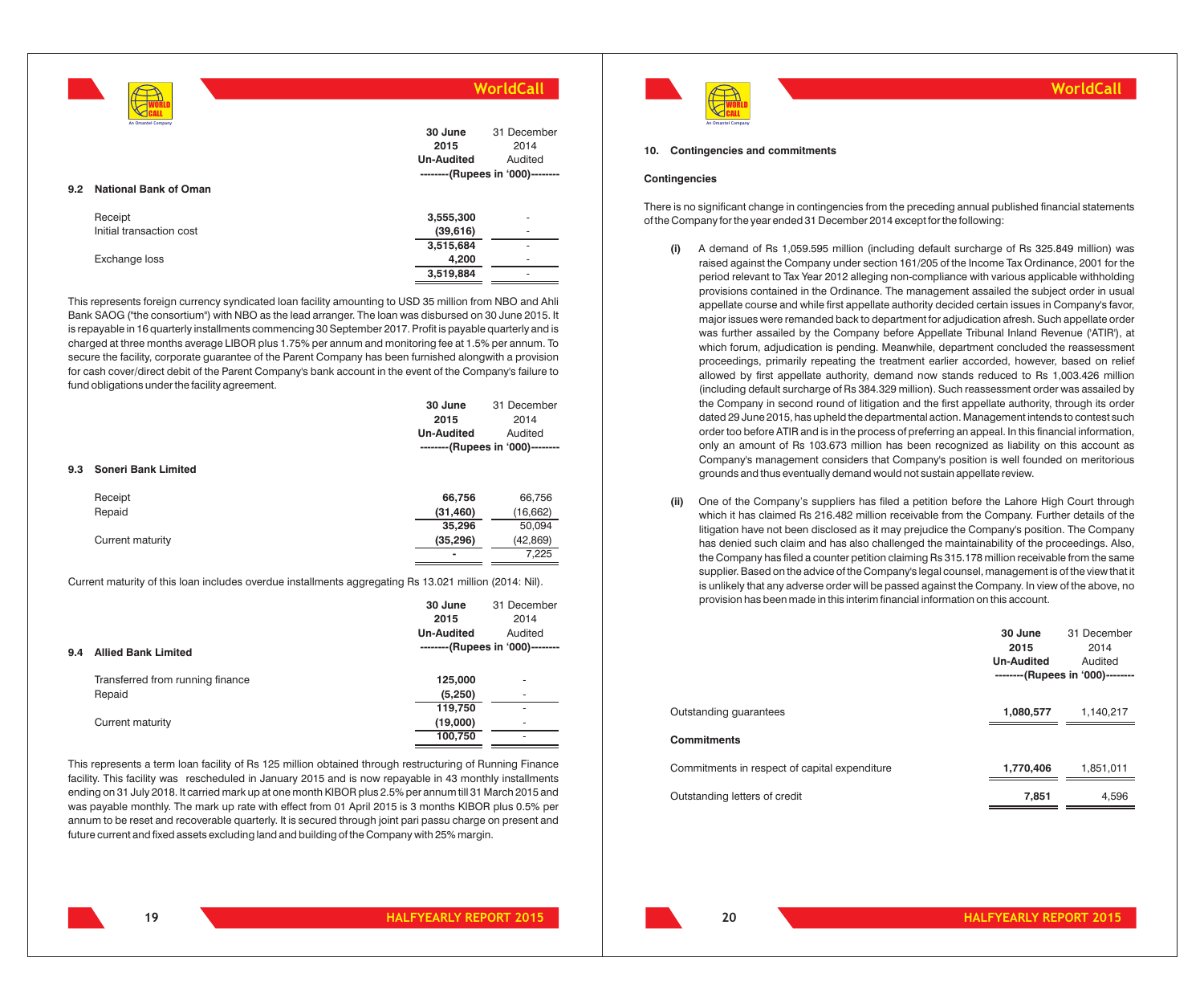

| An Omantel Company<br>11.<br>Cash generated from/(used in) operations                                                                                                                                                                                                                                                                                                                                                                                                                                                           | Half year ended<br>30 June<br>2015<br><b>Un-Audited</b>                                             | Half year ended<br>30 June<br>2014<br>Un-Audited<br>---------(Rupees in '000)---------                                  |
|---------------------------------------------------------------------------------------------------------------------------------------------------------------------------------------------------------------------------------------------------------------------------------------------------------------------------------------------------------------------------------------------------------------------------------------------------------------------------------------------------------------------------------|-----------------------------------------------------------------------------------------------------|-------------------------------------------------------------------------------------------------------------------------|
| Loss before taxation                                                                                                                                                                                                                                                                                                                                                                                                                                                                                                            | (1,553,386)                                                                                         | (690, 700)                                                                                                              |
| Adjustment for non-cash charges and other items:<br>- Depreciation on property, plant and equipment<br>- Amortization on intangible assets<br>- Amortization of transaction cost<br>- Discounting charges<br>- Amortization of long term trade receivables<br>- Provision for doubtful debts<br>- Provision for stock-in-trade and stores and spares<br>- Exchange loss/(gain) on foreign currency loan<br>- Gain on sale of property, plant and equipment<br>- Retirement benefits<br>- Advances written-off<br>- Finance cost | 583,416<br>130,121<br>87,425<br>(7, 494)<br>65,618<br>2,602<br>36,934<br>(936)<br>43,365<br>234.721 | 644,656<br>98,024<br>13,469<br>38,339<br>(3,058)<br>30,744<br>٠<br>(222, 525)<br>(4,052)<br>32,207<br>10,383<br>295,375 |
| (Loss)/profit before working capital changes                                                                                                                                                                                                                                                                                                                                                                                                                                                                                    | (377, 614)                                                                                          | 242,862                                                                                                                 |
| Effect on cash flow due to working capital changes:                                                                                                                                                                                                                                                                                                                                                                                                                                                                             |                                                                                                     |                                                                                                                         |

*Decrease/(increase) in the current assets:*

| - Stores and spares                         | 31,971    | (88, 558)  |
|---------------------------------------------|-----------|------------|
| - Stock-in-trade                            |           | (19, 832)  |
| - Trade debts                               | (87, 503) | (23, 281)  |
| - Loans and advances                        | (81, 562) | 178,893    |
| - Deposits and prepayments                  | 617       | (378, 371) |
| - Other receivables                         | 33,167    | 26.490     |
| Increase/(decrease) in current liabilities: |           |            |
| - Trade and other payables                  | 715,137   | (262, 304) |
|                                             | 611,827   | (566,963)  |
|                                             | 234.213   | (324, 101) |

#### **12. Related party transactions**

The related parties comprise of members, foreign subsidiary, local associated companies, related group companies, directors of the Company, companies where directors also hold directorship and key management personnel. Significant transactions with related parties are as follows:

|                                  |                                                               | Half year ended                              | Half year ended |
|----------------------------------|---------------------------------------------------------------|----------------------------------------------|-----------------|
|                                  |                                                               | 30 June                                      | 30 June         |
|                                  |                                                               | 2015                                         | 2014            |
|                                  |                                                               | <b>Un-Audited</b>                            | Un-Audited      |
|                                  |                                                               | --------------(Rupees in '000)-------------- |                 |
| Relationship with the<br>Company | Nature of transactions                                        |                                              |                 |
| Parent company                   | Dividend on preference shares                                 | 61.380                                       | 95.371          |
|                                  | Management fee on preference shares                           | 75.401                                       | 61,925          |
| Other related parties            | Purchase of goods and services                                | 40.943                                       | 41.828          |
|                                  | Key management personnel Salaries and other employee benefits | 153,857                                      | 161.869         |



|                                                               | 30 June                                         | 31 December         |
|---------------------------------------------------------------|-------------------------------------------------|---------------------|
|                                                               | 2015                                            | 2014                |
|                                                               | <b>Un-Audited</b>                               | Audited             |
|                                                               | --------------- (Rupees in '000)--------------- |                     |
| Period/year end balances                                      |                                                 |                     |
| Receivable from related parties<br>Payable to related parties | 36,519<br>2,771,739                             | 30.432<br>2,587,629 |

**WorldCall**

#### **13. Financial risk management**

#### **13.1 Financial risk factors**

The Company's activities expose it to a variety of financial risks: market risk (including currency risk, fair value interest rate risk, cash flow interest rate risk and price risk), credit risk and liquidity risk.

The condensed interim financial information does not include all financial risk management information and disclosures required in the annual financial statements, and should be read in conjunction with the Company's annual financial statements as at 31 December 2014.

There have been no changes in the risk management policies since year end.

#### **13.2 Liquidity risk**

Compared to year end, there was no material change in the contractual undiscounted cash out flows for financial liabilities except for restructuring/refinancing of TFCs and loans as referred to in notes 8 and 9.

#### **13.3 Fair value estimation**

**22**

The table below analyses financial instruments carried at fair value, by valuation method. The different levels have been defined as follows:

- Quoted prices (unadjusted) in active markets for identical assets or liabilities (level 1)
- Inputs other than quoted prices included within level 1 that are observable for the asset or liability, either directly (that is, as prices) or indirectly (that is, derived from prices) (level 2).
- Inputs for the asset or liability that are not based on observable market data (that is, unobservable inputs) (level 3).

The following table presents the Company's assets and liabilities that are measured at fair value at 30 June 2015.

During the period, there were no significant changes in the business or economic circumstances that

|                                | Level 1 | Level 2        | Level 3 | Total   |  |  |
|--------------------------------|---------|----------------|---------|---------|--|--|
|                                |         | Rupees in '000 |         |         |  |  |
| <b>Assets</b>                  |         |                |         |         |  |  |
| Available-for-sale investments | 109,551 | -              | -       | 109,551 |  |  |
| Liabilities                    |         |                | ۰       |         |  |  |

The following table presents the Companys assets and liabilities that are measured at fair value at 31 December 2014.

**HALFYEARLY REPORT 2015 HALFYEARLY REPORT 2015**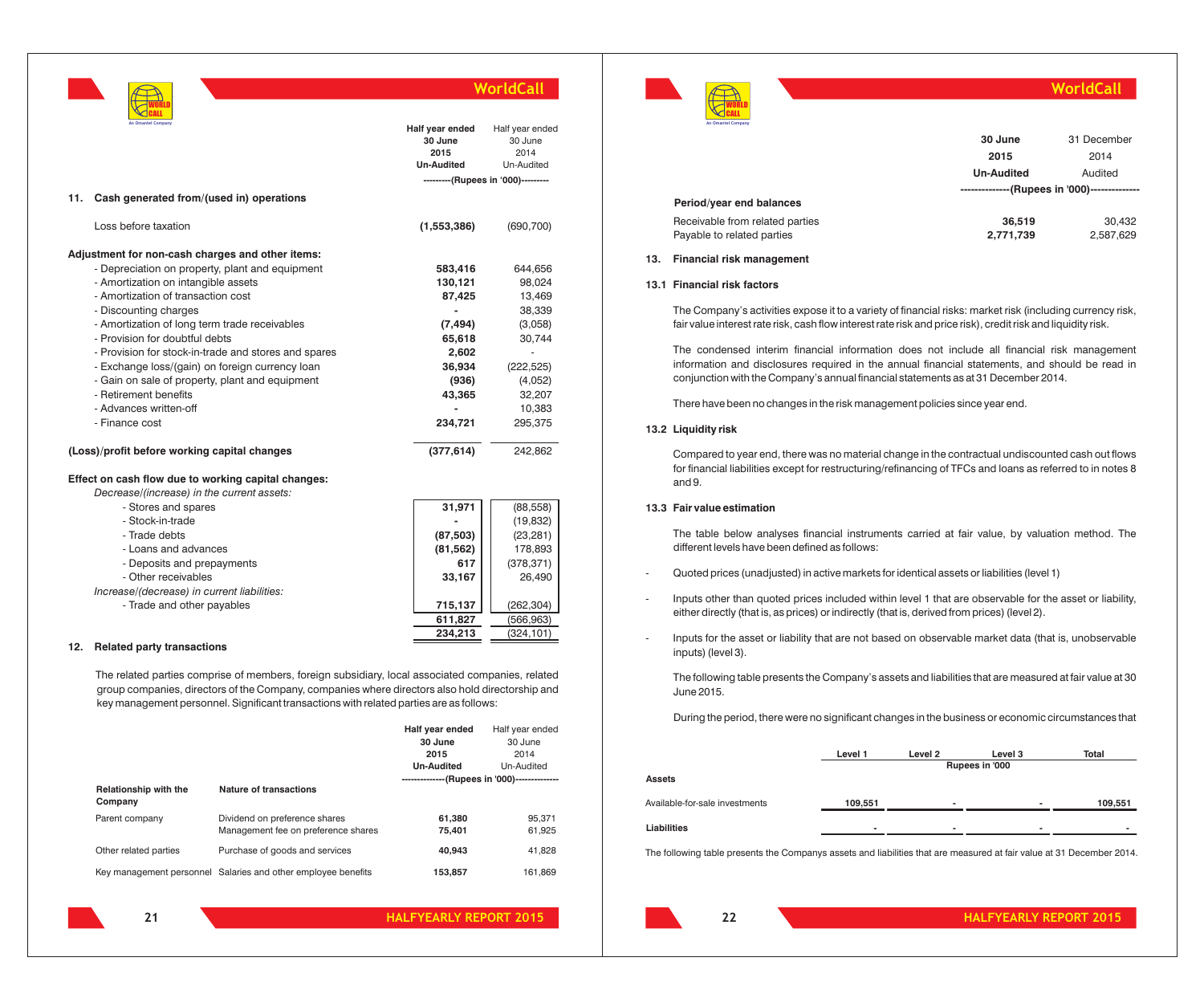| An Omantel Company             |         |                    |                           | WorldCall    |
|--------------------------------|---------|--------------------|---------------------------|--------------|
|                                | Level 1 | Level <sub>2</sub> | Level 3<br>Rupees in '000 | <b>Total</b> |
| <b>Assets</b>                  |         |                    |                           |              |
| Available-for-sale investments | 74,767  |                    |                           | 74,767       |
| Liabilities                    | -       | -                  |                           |              |

During the period, there were no significant changes in the business or economic circumstances that affect the fair value of the Company's financial assets and financial liabilities. Furthermore, there were no reclassifications of financial assets and there were no changes in valuation techniques during the period.

#### **14. Date of authorization for issue**

This condensed interim financial information was authorized for issue on 28 August, 2015 by the Board of Directors of the Company.

#### **15. Corresponding figures**

In order to comply with the requirements of International Accounting Standard 34 - 'Interim Financial Reporting', the condensed interim balance sheet and condensed interim statement of changes in equity have been compared with the balances of annual audited financial statements of preceding financial year, whereas, the condensed interim profit and loss account, condensed interim statement of comprehensive income and condensed interim cash flow statement have been compared with the balances of comparable period of immediately preceding financial year.



**WorldCall**





**HALFYEARLY REPORT 2015 HALFYEARLY REPORT 2015**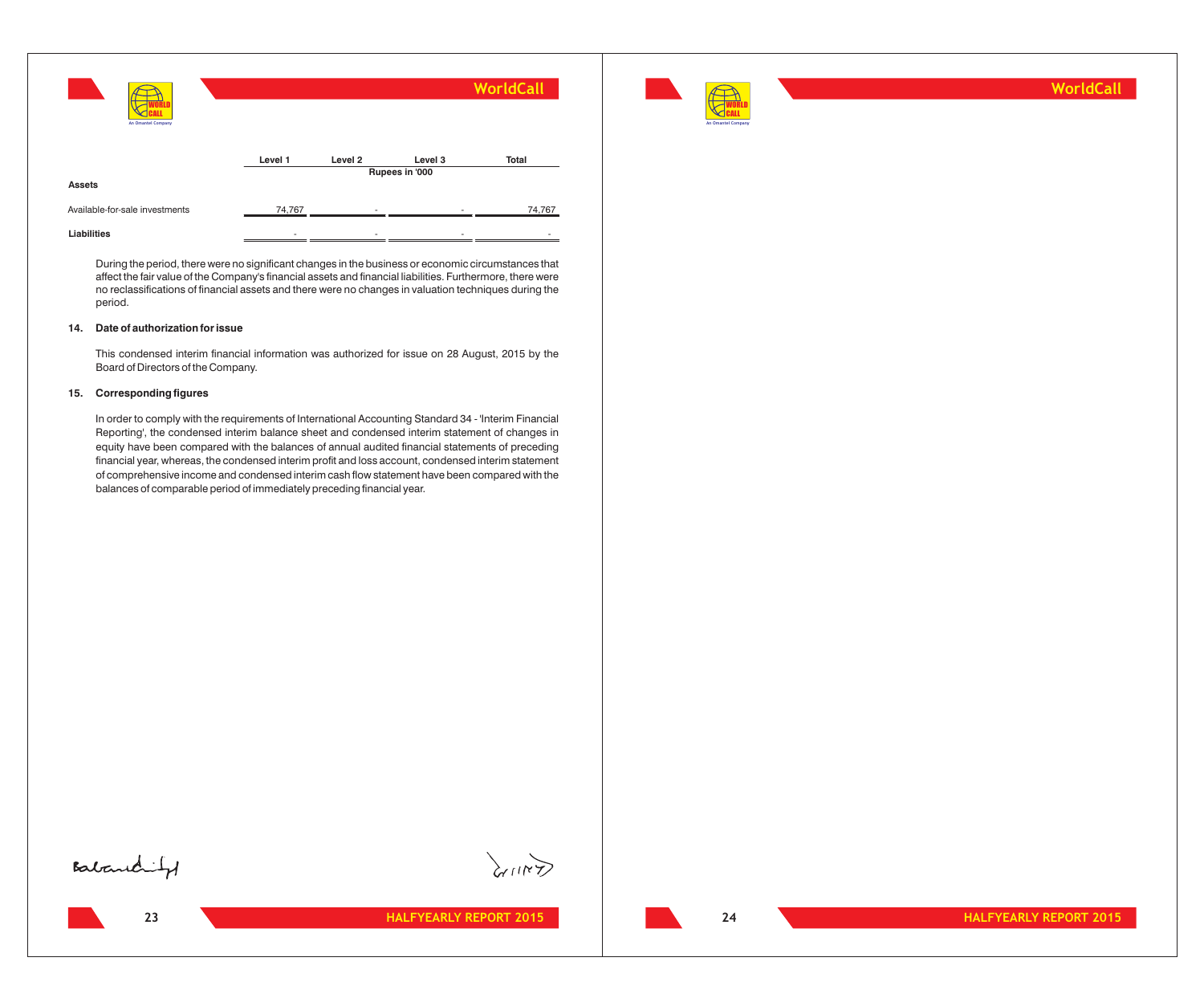



**WorldCall**

## **WORLDCALL TELECOM LIMITED AND ITS SUBSIDIARY**

**CONSOLIDATED CONDENSED INTERIM FINANCIAL INFORMATION (UN-AUDITED)**

**30 JUNE 2015**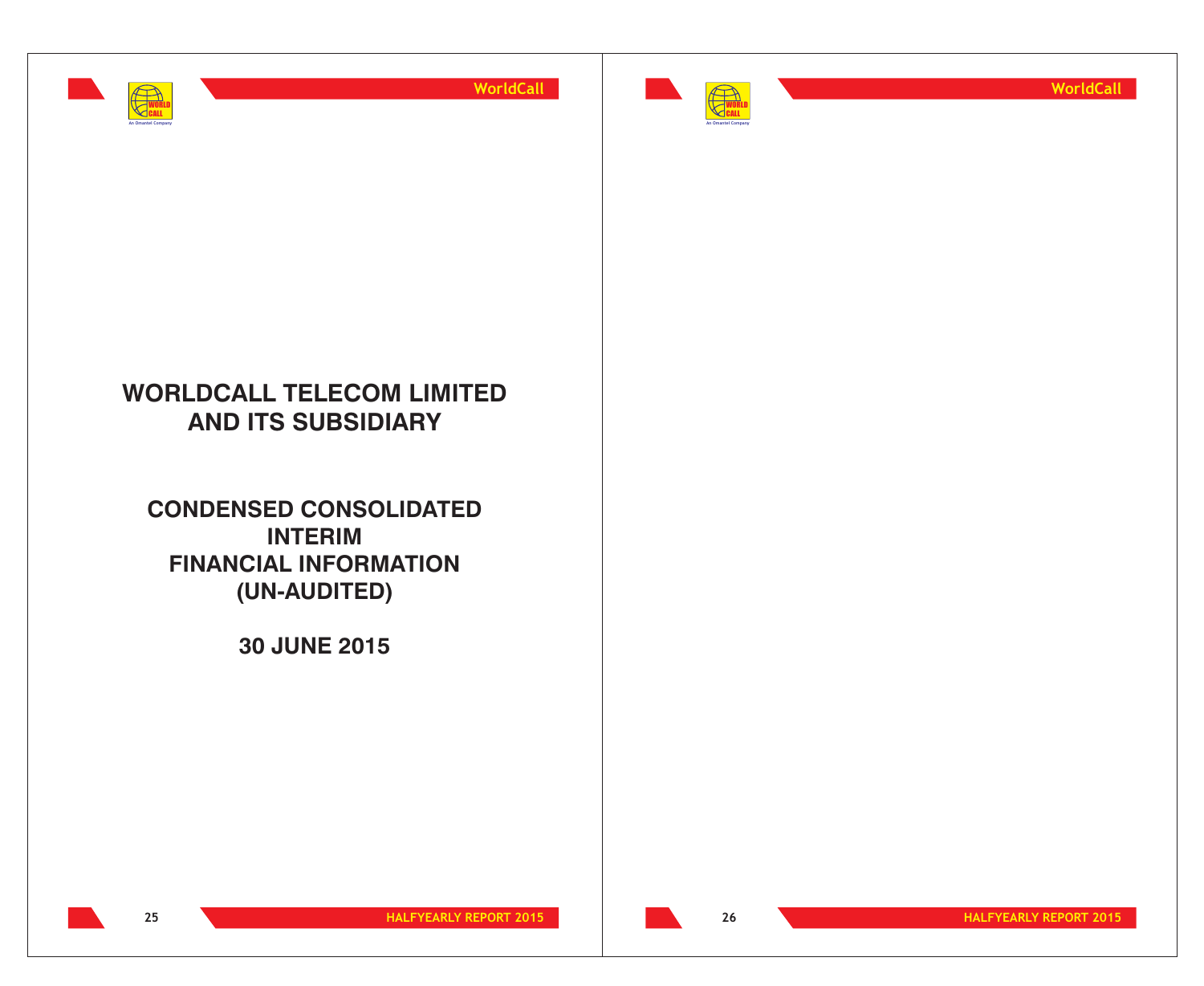



**WorldCall**

## **DIRECTORS' REPORT**

The Directors of Worldcall Telecom Limited ("WTL" or the "Parent Company") are pleased to present condensed consolidated interim financial information of the Group for the half year ended 30 June 2015.

## **Group Foreign Subsidiary**

#### **WorldCall Telecommunications Lanka (Pvt.) Limited**

Winding up of the subsidiary is in process as approved in the earlier AGM of the Parent Company. In annexed consolidated financial statements, the subsidiary has been accounted for under IFRS 5 as discontinued operations.

For and on behalf of the Board of Directors

Baba **Babar Ali Syed**

28 August 2015 **Chief Executive Officer** 

**27 HALFYEARLY REPORT 2015 28 HALFYEARLY REPORT 2015**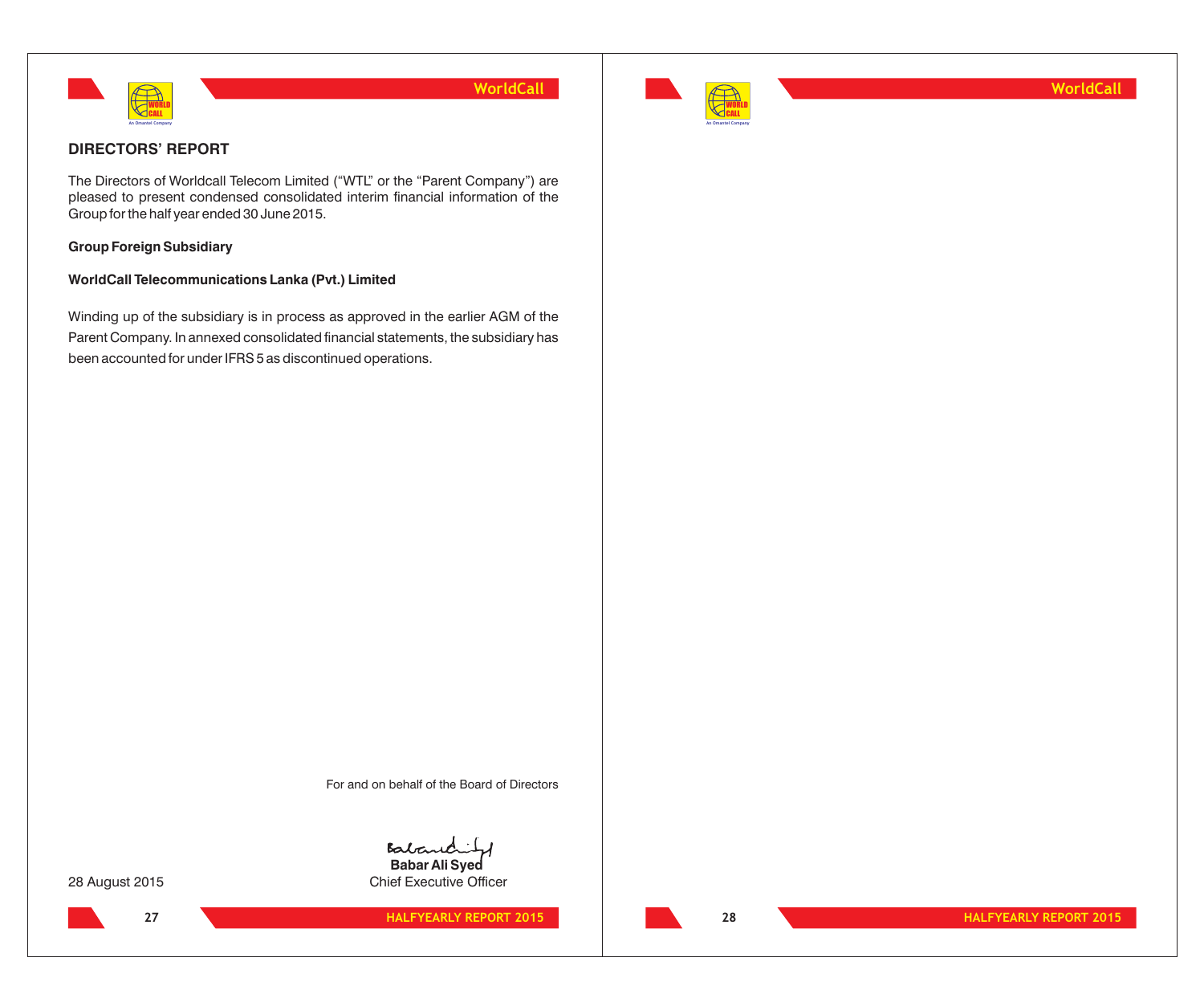

#### **CONDENSED CONSOLIDATED INTERIM BALANCE SHEET (Un-Audited) AS AT 30 JUNE 2015 30 June** 31 December

| Note -------------(Rupees in '000)-----<br><b>NON-CURRENT ASSETS</b><br>Property, plant and equipment<br>12,173,093<br>12,503,346<br>7<br>Intangible assets<br>8<br>5,035,655<br>5,165,776<br>Investment properties<br>23,200<br>23,200<br>Long term trade receivables<br>99,658<br>110,380<br>Deferred taxation<br>2,193,904<br>2,917,389<br>Long term loans - considered good<br>3,484<br>3,802<br>Long term deposits<br>89,668<br>58,566<br>20,782,459<br>19,618,662<br><b>CURRENT ASSETS</b><br>223,264<br>Stores and spares<br>188,691<br>Stock-in-trade<br>273,614<br>273,614<br>Trade debts<br>941,287<br>911,906<br>Loans and advances<br>694,170<br>612,608<br>Deposits and prepayments<br>121,093<br>121,710<br>74,767<br>Short term investments<br>109,551<br>Other receivables<br>5,727<br>38,894<br>Income tax recoverable - net<br>156,654<br>144,547<br>Cash and bank balances<br>431,784<br>749,999<br>2,922,571<br>3,151,309<br>Non-current assets classified as held for sale<br>1,120,504<br>1,120,504<br>4,043,075<br>4,271,813<br><b>CURRENT LIABILITIES</b><br>Current maturities of non-current liabilities<br>4,032,949<br>5,001,151<br>Short term borrowings - secured<br>563,859<br>768,890<br>1,021,500<br>License fee payable<br>1,021,500<br>7,965,265<br>7,197,619<br>Trade and other payables<br>Interest and mark up accrued<br>194,382<br>202,051<br>13,777,955<br>14,191,211<br>6,214<br>5,404<br>Liabilities in respect of non-current assets classified as held for sale<br>13,784,169<br>14,196,615<br><b>NET CURRENT LIABILITIES</b><br>(9,741,094)<br>(9,924,802)<br><b>NON-CURRENT LIABILITIES</b><br>Term finance certificates - secured<br>9<br>10<br>2,385,683<br>Long term loans - secured<br>3,620,634<br>Retirement benefits<br>370,310<br>334,582<br>Liabilities against assets subject to finance lease<br>2,322<br>2,991<br>738,723<br>627,715<br>Long term payables<br>35,102<br>35,421<br>Long term deposits<br>4,767,091<br>3,386,392<br>Contingencies and commitments<br>11<br>5,110,477<br>7,471,265<br><b>REPRESENTED BY</b><br><b>EQUITY</b><br>Share capital and reserves:<br>Authorized share capital<br>1,500,000,000 (31 December 2014: 1,500,000,000)<br>15,000,000<br>15,000,000<br>ordinary shares of Rs 10 each<br>500,000 (31 December 2014: 500,000) preference shares of USD 100 each<br>(USD 50,000,000 equivalent to Rs 6,000,000,000)<br>6,000,000<br>6,000,000<br>Ordinary share capital<br>8,605,716<br>8,605,716<br>Preference share capital<br>3,537,700<br>3,537,700<br>Capital reserves:<br>837,335<br>- Share premium<br>837,335<br>- Fair value reserve<br>38,060<br>3,276<br>- Exchange translation reserve<br>16,090<br>(21, 837)<br>Revenue reserve: Accumulated loss<br>(8,839,479)<br>(6,369,072)<br>4,195,422<br>6,593,118<br>Non-controlling interest<br>(4,671)<br>(4, 434)<br>4,190,751<br>6,588,684<br>919,726<br>Surplus on revaluation of fixed assets<br>882,581<br>5,110,477<br>7,471,265<br>The annexed notes 1 to 16 form an integral part of this condensed interim financial information.<br>Babardary<br><b>Director</b><br><b>HALFYEARLY REPORT 2015</b><br>29 |  | 2015              | 2014    |
|------------------------------------------------------------------------------------------------------------------------------------------------------------------------------------------------------------------------------------------------------------------------------------------------------------------------------------------------------------------------------------------------------------------------------------------------------------------------------------------------------------------------------------------------------------------------------------------------------------------------------------------------------------------------------------------------------------------------------------------------------------------------------------------------------------------------------------------------------------------------------------------------------------------------------------------------------------------------------------------------------------------------------------------------------------------------------------------------------------------------------------------------------------------------------------------------------------------------------------------------------------------------------------------------------------------------------------------------------------------------------------------------------------------------------------------------------------------------------------------------------------------------------------------------------------------------------------------------------------------------------------------------------------------------------------------------------------------------------------------------------------------------------------------------------------------------------------------------------------------------------------------------------------------------------------------------------------------------------------------------------------------------------------------------------------------------------------------------------------------------------------------------------------------------------------------------------------------------------------------------------------------------------------------------------------------------------------------------------------------------------------------------------------------------------------------------------------------------------------------------------------------------------------------------------------------------------------------------------------------------------------------------------------------------------------------------------------------------------------------------------------------------------------------------------------------------------------------------------------------------------------------------------------------------------------------------------------------------------------------------------------------------------------------------------------------------------------------------------------------------------------------------------------------|--|-------------------|---------|
|                                                                                                                                                                                                                                                                                                                                                                                                                                                                                                                                                                                                                                                                                                                                                                                                                                                                                                                                                                                                                                                                                                                                                                                                                                                                                                                                                                                                                                                                                                                                                                                                                                                                                                                                                                                                                                                                                                                                                                                                                                                                                                                                                                                                                                                                                                                                                                                                                                                                                                                                                                                                                                                                                                                                                                                                                                                                                                                                                                                                                                                                                                                                                                  |  | <b>Un-Audited</b> | Audited |
|                                                                                                                                                                                                                                                                                                                                                                                                                                                                                                                                                                                                                                                                                                                                                                                                                                                                                                                                                                                                                                                                                                                                                                                                                                                                                                                                                                                                                                                                                                                                                                                                                                                                                                                                                                                                                                                                                                                                                                                                                                                                                                                                                                                                                                                                                                                                                                                                                                                                                                                                                                                                                                                                                                                                                                                                                                                                                                                                                                                                                                                                                                                                                                  |  |                   |         |
|                                                                                                                                                                                                                                                                                                                                                                                                                                                                                                                                                                                                                                                                                                                                                                                                                                                                                                                                                                                                                                                                                                                                                                                                                                                                                                                                                                                                                                                                                                                                                                                                                                                                                                                                                                                                                                                                                                                                                                                                                                                                                                                                                                                                                                                                                                                                                                                                                                                                                                                                                                                                                                                                                                                                                                                                                                                                                                                                                                                                                                                                                                                                                                  |  |                   |         |
|                                                                                                                                                                                                                                                                                                                                                                                                                                                                                                                                                                                                                                                                                                                                                                                                                                                                                                                                                                                                                                                                                                                                                                                                                                                                                                                                                                                                                                                                                                                                                                                                                                                                                                                                                                                                                                                                                                                                                                                                                                                                                                                                                                                                                                                                                                                                                                                                                                                                                                                                                                                                                                                                                                                                                                                                                                                                                                                                                                                                                                                                                                                                                                  |  |                   |         |
|                                                                                                                                                                                                                                                                                                                                                                                                                                                                                                                                                                                                                                                                                                                                                                                                                                                                                                                                                                                                                                                                                                                                                                                                                                                                                                                                                                                                                                                                                                                                                                                                                                                                                                                                                                                                                                                                                                                                                                                                                                                                                                                                                                                                                                                                                                                                                                                                                                                                                                                                                                                                                                                                                                                                                                                                                                                                                                                                                                                                                                                                                                                                                                  |  |                   |         |
|                                                                                                                                                                                                                                                                                                                                                                                                                                                                                                                                                                                                                                                                                                                                                                                                                                                                                                                                                                                                                                                                                                                                                                                                                                                                                                                                                                                                                                                                                                                                                                                                                                                                                                                                                                                                                                                                                                                                                                                                                                                                                                                                                                                                                                                                                                                                                                                                                                                                                                                                                                                                                                                                                                                                                                                                                                                                                                                                                                                                                                                                                                                                                                  |  |                   |         |
|                                                                                                                                                                                                                                                                                                                                                                                                                                                                                                                                                                                                                                                                                                                                                                                                                                                                                                                                                                                                                                                                                                                                                                                                                                                                                                                                                                                                                                                                                                                                                                                                                                                                                                                                                                                                                                                                                                                                                                                                                                                                                                                                                                                                                                                                                                                                                                                                                                                                                                                                                                                                                                                                                                                                                                                                                                                                                                                                                                                                                                                                                                                                                                  |  |                   |         |
|                                                                                                                                                                                                                                                                                                                                                                                                                                                                                                                                                                                                                                                                                                                                                                                                                                                                                                                                                                                                                                                                                                                                                                                                                                                                                                                                                                                                                                                                                                                                                                                                                                                                                                                                                                                                                                                                                                                                                                                                                                                                                                                                                                                                                                                                                                                                                                                                                                                                                                                                                                                                                                                                                                                                                                                                                                                                                                                                                                                                                                                                                                                                                                  |  |                   |         |
|                                                                                                                                                                                                                                                                                                                                                                                                                                                                                                                                                                                                                                                                                                                                                                                                                                                                                                                                                                                                                                                                                                                                                                                                                                                                                                                                                                                                                                                                                                                                                                                                                                                                                                                                                                                                                                                                                                                                                                                                                                                                                                                                                                                                                                                                                                                                                                                                                                                                                                                                                                                                                                                                                                                                                                                                                                                                                                                                                                                                                                                                                                                                                                  |  |                   |         |
|                                                                                                                                                                                                                                                                                                                                                                                                                                                                                                                                                                                                                                                                                                                                                                                                                                                                                                                                                                                                                                                                                                                                                                                                                                                                                                                                                                                                                                                                                                                                                                                                                                                                                                                                                                                                                                                                                                                                                                                                                                                                                                                                                                                                                                                                                                                                                                                                                                                                                                                                                                                                                                                                                                                                                                                                                                                                                                                                                                                                                                                                                                                                                                  |  |                   |         |
|                                                                                                                                                                                                                                                                                                                                                                                                                                                                                                                                                                                                                                                                                                                                                                                                                                                                                                                                                                                                                                                                                                                                                                                                                                                                                                                                                                                                                                                                                                                                                                                                                                                                                                                                                                                                                                                                                                                                                                                                                                                                                                                                                                                                                                                                                                                                                                                                                                                                                                                                                                                                                                                                                                                                                                                                                                                                                                                                                                                                                                                                                                                                                                  |  |                   |         |
|                                                                                                                                                                                                                                                                                                                                                                                                                                                                                                                                                                                                                                                                                                                                                                                                                                                                                                                                                                                                                                                                                                                                                                                                                                                                                                                                                                                                                                                                                                                                                                                                                                                                                                                                                                                                                                                                                                                                                                                                                                                                                                                                                                                                                                                                                                                                                                                                                                                                                                                                                                                                                                                                                                                                                                                                                                                                                                                                                                                                                                                                                                                                                                  |  |                   |         |
|                                                                                                                                                                                                                                                                                                                                                                                                                                                                                                                                                                                                                                                                                                                                                                                                                                                                                                                                                                                                                                                                                                                                                                                                                                                                                                                                                                                                                                                                                                                                                                                                                                                                                                                                                                                                                                                                                                                                                                                                                                                                                                                                                                                                                                                                                                                                                                                                                                                                                                                                                                                                                                                                                                                                                                                                                                                                                                                                                                                                                                                                                                                                                                  |  |                   |         |
|                                                                                                                                                                                                                                                                                                                                                                                                                                                                                                                                                                                                                                                                                                                                                                                                                                                                                                                                                                                                                                                                                                                                                                                                                                                                                                                                                                                                                                                                                                                                                                                                                                                                                                                                                                                                                                                                                                                                                                                                                                                                                                                                                                                                                                                                                                                                                                                                                                                                                                                                                                                                                                                                                                                                                                                                                                                                                                                                                                                                                                                                                                                                                                  |  |                   |         |
|                                                                                                                                                                                                                                                                                                                                                                                                                                                                                                                                                                                                                                                                                                                                                                                                                                                                                                                                                                                                                                                                                                                                                                                                                                                                                                                                                                                                                                                                                                                                                                                                                                                                                                                                                                                                                                                                                                                                                                                                                                                                                                                                                                                                                                                                                                                                                                                                                                                                                                                                                                                                                                                                                                                                                                                                                                                                                                                                                                                                                                                                                                                                                                  |  |                   |         |
|                                                                                                                                                                                                                                                                                                                                                                                                                                                                                                                                                                                                                                                                                                                                                                                                                                                                                                                                                                                                                                                                                                                                                                                                                                                                                                                                                                                                                                                                                                                                                                                                                                                                                                                                                                                                                                                                                                                                                                                                                                                                                                                                                                                                                                                                                                                                                                                                                                                                                                                                                                                                                                                                                                                                                                                                                                                                                                                                                                                                                                                                                                                                                                  |  |                   |         |
|                                                                                                                                                                                                                                                                                                                                                                                                                                                                                                                                                                                                                                                                                                                                                                                                                                                                                                                                                                                                                                                                                                                                                                                                                                                                                                                                                                                                                                                                                                                                                                                                                                                                                                                                                                                                                                                                                                                                                                                                                                                                                                                                                                                                                                                                                                                                                                                                                                                                                                                                                                                                                                                                                                                                                                                                                                                                                                                                                                                                                                                                                                                                                                  |  |                   |         |
|                                                                                                                                                                                                                                                                                                                                                                                                                                                                                                                                                                                                                                                                                                                                                                                                                                                                                                                                                                                                                                                                                                                                                                                                                                                                                                                                                                                                                                                                                                                                                                                                                                                                                                                                                                                                                                                                                                                                                                                                                                                                                                                                                                                                                                                                                                                                                                                                                                                                                                                                                                                                                                                                                                                                                                                                                                                                                                                                                                                                                                                                                                                                                                  |  |                   |         |
|                                                                                                                                                                                                                                                                                                                                                                                                                                                                                                                                                                                                                                                                                                                                                                                                                                                                                                                                                                                                                                                                                                                                                                                                                                                                                                                                                                                                                                                                                                                                                                                                                                                                                                                                                                                                                                                                                                                                                                                                                                                                                                                                                                                                                                                                                                                                                                                                                                                                                                                                                                                                                                                                                                                                                                                                                                                                                                                                                                                                                                                                                                                                                                  |  |                   |         |
|                                                                                                                                                                                                                                                                                                                                                                                                                                                                                                                                                                                                                                                                                                                                                                                                                                                                                                                                                                                                                                                                                                                                                                                                                                                                                                                                                                                                                                                                                                                                                                                                                                                                                                                                                                                                                                                                                                                                                                                                                                                                                                                                                                                                                                                                                                                                                                                                                                                                                                                                                                                                                                                                                                                                                                                                                                                                                                                                                                                                                                                                                                                                                                  |  |                   |         |
|                                                                                                                                                                                                                                                                                                                                                                                                                                                                                                                                                                                                                                                                                                                                                                                                                                                                                                                                                                                                                                                                                                                                                                                                                                                                                                                                                                                                                                                                                                                                                                                                                                                                                                                                                                                                                                                                                                                                                                                                                                                                                                                                                                                                                                                                                                                                                                                                                                                                                                                                                                                                                                                                                                                                                                                                                                                                                                                                                                                                                                                                                                                                                                  |  |                   |         |
|                                                                                                                                                                                                                                                                                                                                                                                                                                                                                                                                                                                                                                                                                                                                                                                                                                                                                                                                                                                                                                                                                                                                                                                                                                                                                                                                                                                                                                                                                                                                                                                                                                                                                                                                                                                                                                                                                                                                                                                                                                                                                                                                                                                                                                                                                                                                                                                                                                                                                                                                                                                                                                                                                                                                                                                                                                                                                                                                                                                                                                                                                                                                                                  |  |                   |         |
|                                                                                                                                                                                                                                                                                                                                                                                                                                                                                                                                                                                                                                                                                                                                                                                                                                                                                                                                                                                                                                                                                                                                                                                                                                                                                                                                                                                                                                                                                                                                                                                                                                                                                                                                                                                                                                                                                                                                                                                                                                                                                                                                                                                                                                                                                                                                                                                                                                                                                                                                                                                                                                                                                                                                                                                                                                                                                                                                                                                                                                                                                                                                                                  |  |                   |         |
|                                                                                                                                                                                                                                                                                                                                                                                                                                                                                                                                                                                                                                                                                                                                                                                                                                                                                                                                                                                                                                                                                                                                                                                                                                                                                                                                                                                                                                                                                                                                                                                                                                                                                                                                                                                                                                                                                                                                                                                                                                                                                                                                                                                                                                                                                                                                                                                                                                                                                                                                                                                                                                                                                                                                                                                                                                                                                                                                                                                                                                                                                                                                                                  |  |                   |         |
|                                                                                                                                                                                                                                                                                                                                                                                                                                                                                                                                                                                                                                                                                                                                                                                                                                                                                                                                                                                                                                                                                                                                                                                                                                                                                                                                                                                                                                                                                                                                                                                                                                                                                                                                                                                                                                                                                                                                                                                                                                                                                                                                                                                                                                                                                                                                                                                                                                                                                                                                                                                                                                                                                                                                                                                                                                                                                                                                                                                                                                                                                                                                                                  |  |                   |         |
|                                                                                                                                                                                                                                                                                                                                                                                                                                                                                                                                                                                                                                                                                                                                                                                                                                                                                                                                                                                                                                                                                                                                                                                                                                                                                                                                                                                                                                                                                                                                                                                                                                                                                                                                                                                                                                                                                                                                                                                                                                                                                                                                                                                                                                                                                                                                                                                                                                                                                                                                                                                                                                                                                                                                                                                                                                                                                                                                                                                                                                                                                                                                                                  |  |                   |         |
|                                                                                                                                                                                                                                                                                                                                                                                                                                                                                                                                                                                                                                                                                                                                                                                                                                                                                                                                                                                                                                                                                                                                                                                                                                                                                                                                                                                                                                                                                                                                                                                                                                                                                                                                                                                                                                                                                                                                                                                                                                                                                                                                                                                                                                                                                                                                                                                                                                                                                                                                                                                                                                                                                                                                                                                                                                                                                                                                                                                                                                                                                                                                                                  |  |                   |         |
|                                                                                                                                                                                                                                                                                                                                                                                                                                                                                                                                                                                                                                                                                                                                                                                                                                                                                                                                                                                                                                                                                                                                                                                                                                                                                                                                                                                                                                                                                                                                                                                                                                                                                                                                                                                                                                                                                                                                                                                                                                                                                                                                                                                                                                                                                                                                                                                                                                                                                                                                                                                                                                                                                                                                                                                                                                                                                                                                                                                                                                                                                                                                                                  |  |                   |         |
|                                                                                                                                                                                                                                                                                                                                                                                                                                                                                                                                                                                                                                                                                                                                                                                                                                                                                                                                                                                                                                                                                                                                                                                                                                                                                                                                                                                                                                                                                                                                                                                                                                                                                                                                                                                                                                                                                                                                                                                                                                                                                                                                                                                                                                                                                                                                                                                                                                                                                                                                                                                                                                                                                                                                                                                                                                                                                                                                                                                                                                                                                                                                                                  |  |                   |         |
|                                                                                                                                                                                                                                                                                                                                                                                                                                                                                                                                                                                                                                                                                                                                                                                                                                                                                                                                                                                                                                                                                                                                                                                                                                                                                                                                                                                                                                                                                                                                                                                                                                                                                                                                                                                                                                                                                                                                                                                                                                                                                                                                                                                                                                                                                                                                                                                                                                                                                                                                                                                                                                                                                                                                                                                                                                                                                                                                                                                                                                                                                                                                                                  |  |                   |         |
|                                                                                                                                                                                                                                                                                                                                                                                                                                                                                                                                                                                                                                                                                                                                                                                                                                                                                                                                                                                                                                                                                                                                                                                                                                                                                                                                                                                                                                                                                                                                                                                                                                                                                                                                                                                                                                                                                                                                                                                                                                                                                                                                                                                                                                                                                                                                                                                                                                                                                                                                                                                                                                                                                                                                                                                                                                                                                                                                                                                                                                                                                                                                                                  |  |                   |         |
|                                                                                                                                                                                                                                                                                                                                                                                                                                                                                                                                                                                                                                                                                                                                                                                                                                                                                                                                                                                                                                                                                                                                                                                                                                                                                                                                                                                                                                                                                                                                                                                                                                                                                                                                                                                                                                                                                                                                                                                                                                                                                                                                                                                                                                                                                                                                                                                                                                                                                                                                                                                                                                                                                                                                                                                                                                                                                                                                                                                                                                                                                                                                                                  |  |                   |         |
|                                                                                                                                                                                                                                                                                                                                                                                                                                                                                                                                                                                                                                                                                                                                                                                                                                                                                                                                                                                                                                                                                                                                                                                                                                                                                                                                                                                                                                                                                                                                                                                                                                                                                                                                                                                                                                                                                                                                                                                                                                                                                                                                                                                                                                                                                                                                                                                                                                                                                                                                                                                                                                                                                                                                                                                                                                                                                                                                                                                                                                                                                                                                                                  |  |                   |         |
|                                                                                                                                                                                                                                                                                                                                                                                                                                                                                                                                                                                                                                                                                                                                                                                                                                                                                                                                                                                                                                                                                                                                                                                                                                                                                                                                                                                                                                                                                                                                                                                                                                                                                                                                                                                                                                                                                                                                                                                                                                                                                                                                                                                                                                                                                                                                                                                                                                                                                                                                                                                                                                                                                                                                                                                                                                                                                                                                                                                                                                                                                                                                                                  |  |                   |         |
|                                                                                                                                                                                                                                                                                                                                                                                                                                                                                                                                                                                                                                                                                                                                                                                                                                                                                                                                                                                                                                                                                                                                                                                                                                                                                                                                                                                                                                                                                                                                                                                                                                                                                                                                                                                                                                                                                                                                                                                                                                                                                                                                                                                                                                                                                                                                                                                                                                                                                                                                                                                                                                                                                                                                                                                                                                                                                                                                                                                                                                                                                                                                                                  |  |                   |         |
|                                                                                                                                                                                                                                                                                                                                                                                                                                                                                                                                                                                                                                                                                                                                                                                                                                                                                                                                                                                                                                                                                                                                                                                                                                                                                                                                                                                                                                                                                                                                                                                                                                                                                                                                                                                                                                                                                                                                                                                                                                                                                                                                                                                                                                                                                                                                                                                                                                                                                                                                                                                                                                                                                                                                                                                                                                                                                                                                                                                                                                                                                                                                                                  |  |                   |         |
|                                                                                                                                                                                                                                                                                                                                                                                                                                                                                                                                                                                                                                                                                                                                                                                                                                                                                                                                                                                                                                                                                                                                                                                                                                                                                                                                                                                                                                                                                                                                                                                                                                                                                                                                                                                                                                                                                                                                                                                                                                                                                                                                                                                                                                                                                                                                                                                                                                                                                                                                                                                                                                                                                                                                                                                                                                                                                                                                                                                                                                                                                                                                                                  |  |                   |         |
|                                                                                                                                                                                                                                                                                                                                                                                                                                                                                                                                                                                                                                                                                                                                                                                                                                                                                                                                                                                                                                                                                                                                                                                                                                                                                                                                                                                                                                                                                                                                                                                                                                                                                                                                                                                                                                                                                                                                                                                                                                                                                                                                                                                                                                                                                                                                                                                                                                                                                                                                                                                                                                                                                                                                                                                                                                                                                                                                                                                                                                                                                                                                                                  |  |                   |         |
|                                                                                                                                                                                                                                                                                                                                                                                                                                                                                                                                                                                                                                                                                                                                                                                                                                                                                                                                                                                                                                                                                                                                                                                                                                                                                                                                                                                                                                                                                                                                                                                                                                                                                                                                                                                                                                                                                                                                                                                                                                                                                                                                                                                                                                                                                                                                                                                                                                                                                                                                                                                                                                                                                                                                                                                                                                                                                                                                                                                                                                                                                                                                                                  |  |                   |         |
|                                                                                                                                                                                                                                                                                                                                                                                                                                                                                                                                                                                                                                                                                                                                                                                                                                                                                                                                                                                                                                                                                                                                                                                                                                                                                                                                                                                                                                                                                                                                                                                                                                                                                                                                                                                                                                                                                                                                                                                                                                                                                                                                                                                                                                                                                                                                                                                                                                                                                                                                                                                                                                                                                                                                                                                                                                                                                                                                                                                                                                                                                                                                                                  |  |                   |         |
|                                                                                                                                                                                                                                                                                                                                                                                                                                                                                                                                                                                                                                                                                                                                                                                                                                                                                                                                                                                                                                                                                                                                                                                                                                                                                                                                                                                                                                                                                                                                                                                                                                                                                                                                                                                                                                                                                                                                                                                                                                                                                                                                                                                                                                                                                                                                                                                                                                                                                                                                                                                                                                                                                                                                                                                                                                                                                                                                                                                                                                                                                                                                                                  |  |                   |         |
|                                                                                                                                                                                                                                                                                                                                                                                                                                                                                                                                                                                                                                                                                                                                                                                                                                                                                                                                                                                                                                                                                                                                                                                                                                                                                                                                                                                                                                                                                                                                                                                                                                                                                                                                                                                                                                                                                                                                                                                                                                                                                                                                                                                                                                                                                                                                                                                                                                                                                                                                                                                                                                                                                                                                                                                                                                                                                                                                                                                                                                                                                                                                                                  |  |                   |         |
|                                                                                                                                                                                                                                                                                                                                                                                                                                                                                                                                                                                                                                                                                                                                                                                                                                                                                                                                                                                                                                                                                                                                                                                                                                                                                                                                                                                                                                                                                                                                                                                                                                                                                                                                                                                                                                                                                                                                                                                                                                                                                                                                                                                                                                                                                                                                                                                                                                                                                                                                                                                                                                                                                                                                                                                                                                                                                                                                                                                                                                                                                                                                                                  |  |                   |         |
|                                                                                                                                                                                                                                                                                                                                                                                                                                                                                                                                                                                                                                                                                                                                                                                                                                                                                                                                                                                                                                                                                                                                                                                                                                                                                                                                                                                                                                                                                                                                                                                                                                                                                                                                                                                                                                                                                                                                                                                                                                                                                                                                                                                                                                                                                                                                                                                                                                                                                                                                                                                                                                                                                                                                                                                                                                                                                                                                                                                                                                                                                                                                                                  |  |                   |         |
|                                                                                                                                                                                                                                                                                                                                                                                                                                                                                                                                                                                                                                                                                                                                                                                                                                                                                                                                                                                                                                                                                                                                                                                                                                                                                                                                                                                                                                                                                                                                                                                                                                                                                                                                                                                                                                                                                                                                                                                                                                                                                                                                                                                                                                                                                                                                                                                                                                                                                                                                                                                                                                                                                                                                                                                                                                                                                                                                                                                                                                                                                                                                                                  |  |                   |         |
|                                                                                                                                                                                                                                                                                                                                                                                                                                                                                                                                                                                                                                                                                                                                                                                                                                                                                                                                                                                                                                                                                                                                                                                                                                                                                                                                                                                                                                                                                                                                                                                                                                                                                                                                                                                                                                                                                                                                                                                                                                                                                                                                                                                                                                                                                                                                                                                                                                                                                                                                                                                                                                                                                                                                                                                                                                                                                                                                                                                                                                                                                                                                                                  |  |                   |         |
|                                                                                                                                                                                                                                                                                                                                                                                                                                                                                                                                                                                                                                                                                                                                                                                                                                                                                                                                                                                                                                                                                                                                                                                                                                                                                                                                                                                                                                                                                                                                                                                                                                                                                                                                                                                                                                                                                                                                                                                                                                                                                                                                                                                                                                                                                                                                                                                                                                                                                                                                                                                                                                                                                                                                                                                                                                                                                                                                                                                                                                                                                                                                                                  |  |                   |         |
|                                                                                                                                                                                                                                                                                                                                                                                                                                                                                                                                                                                                                                                                                                                                                                                                                                                                                                                                                                                                                                                                                                                                                                                                                                                                                                                                                                                                                                                                                                                                                                                                                                                                                                                                                                                                                                                                                                                                                                                                                                                                                                                                                                                                                                                                                                                                                                                                                                                                                                                                                                                                                                                                                                                                                                                                                                                                                                                                                                                                                                                                                                                                                                  |  |                   |         |



## **CONDENSED CONSOLIDATED INTERIM PROFIT AND LOSS ACCOUNT (UN-AUDITED)**

## **FOR THE QUARTER AND HALF YEAR ENDED 30 JUNE 2015**

|                                                  |               | Half year ended Half year ended Quarter ended |             |                        | Quarter ended |
|--------------------------------------------------|---------------|-----------------------------------------------|-------------|------------------------|---------------|
|                                                  |               | 30 June                                       | 30 June     | 30 June                | 30 June       |
|                                                  |               | 2015                                          | 2014        | 2015                   | 2014          |
|                                                  |               | <b>Un-Audited</b>                             | Un-Audited  | <b>Un-Audited</b>      | Un-Audited    |
|                                                  |               |                                               |             | --(Rupees in '000)---- |               |
| <b>Continuing operations</b>                     |               |                                               |             |                        |               |
| Revenue - net                                    |               | 973,566                                       | 1,288,761   | 479,465                | 595,154       |
| Direct cost                                      |               | (1,518,012)                                   | (1,617,572) | (834, 988)             | (870, 112)    |
| Gross loss                                       |               | (544, 446)                                    | (328, 811)  | (355, 523)             | (274, 958)    |
| Operating cost                                   |               | (623, 451)                                    | (537, 301)  | (345, 720)             | (280, 960)    |
| <b>Operating loss</b>                            |               | (1, 167, 897)                                 | (866, 112)  | (701, 243)             | (555, 918)    |
| Finance cost                                     |               | (322, 146)                                    | (347, 183)  | (158, 510)             | (183, 313)    |
|                                                  |               | (1,490,043)                                   | (1,213,295) | (859, 753)             | (739, 231)    |
| Other income                                     |               | 29,583                                        | 532,296     | 2,685                  |               |
| Other expenses                                   |               | (92, 926)                                     | ×           | (69)                   | (42, 779)     |
| Loss before taxation                             |               | (1,553,386)                                   | (680, 999)  | (857, 137)             | (782, 010)    |
| Taxation                                         |               | (818, 595)                                    | (127, 218)  | (1,051,301)            | (56, 533)     |
| Loss after taxation from continuing operations   |               | (2,371,981)                                   | (808, 217)  | (1,908,438)            | (838, 543)    |
| <b>Discontinued operations</b>                   |               |                                               |             |                        |               |
| Loss for the period from discontinued operations |               |                                               | (427)       |                        | (216)         |
|                                                  |               | (2,371,981)                                   | (808, 644)  | (1,908,438)            | (838, 759)    |
| Attributable to:                                 |               |                                               |             |                        |               |
| Equity holders of the Parent Company             |               | (2,371,981)                                   | (808, 519)  | (1,908,563)            | (838, 696)    |
| Non-controlling interest                         |               |                                               | (125)       | 125                    | (63)          |
|                                                  |               | (2,371,981)                                   | (808, 644)  | (1,908,438)            | (838, 759)    |
| Loss per share - basic                           |               |                                               |             |                        |               |
| From continuing operations                       | <b>Rupees</b> | (2.88)                                        | (1.06)      | (2.28)                 | (1.05)        |
| From discontinued operations                     | <b>Rupees</b> |                                               | (0.00)      | (0.00)                 | (0.00)        |
| From loss for the period                         | <b>Rupees</b> | (2.88)                                        | (1.06)      | (2.28)                 | (1.05)        |
| Loss per share - diluted                         |               |                                               |             |                        |               |
| From continuing operations                       | <b>Rupees</b> | (0.73)                                        | (0.37)      | (0.59)                 | (0.38)        |
| From discontinued operations                     | <b>Rupees</b> |                                               | (0.00)      | (0.00)                 | (0.00)        |
| From loss for the period                         | <b>Rupees</b> | (0.73)                                        | (0.37)      | (0.59)                 | (0.38)        |
|                                                  |               |                                               |             |                        |               |

The annexed notes 1 to 16 form an integral part of this condensed consolidated interim financial information.

Balanchity **Chief Executive Officer Chief Executive Officer Chief Executive Officer Chief Executive Officer Chief Chief Chief Chief Chief Chief Chief Chief Chief Chief Chief Chief Chief Chief Chief Chief Chief Chief Chief Chief Chief** 

**HALFYEARLY REPORT 2015 HALFYEARLY REPORT 2015**

**WorldCall**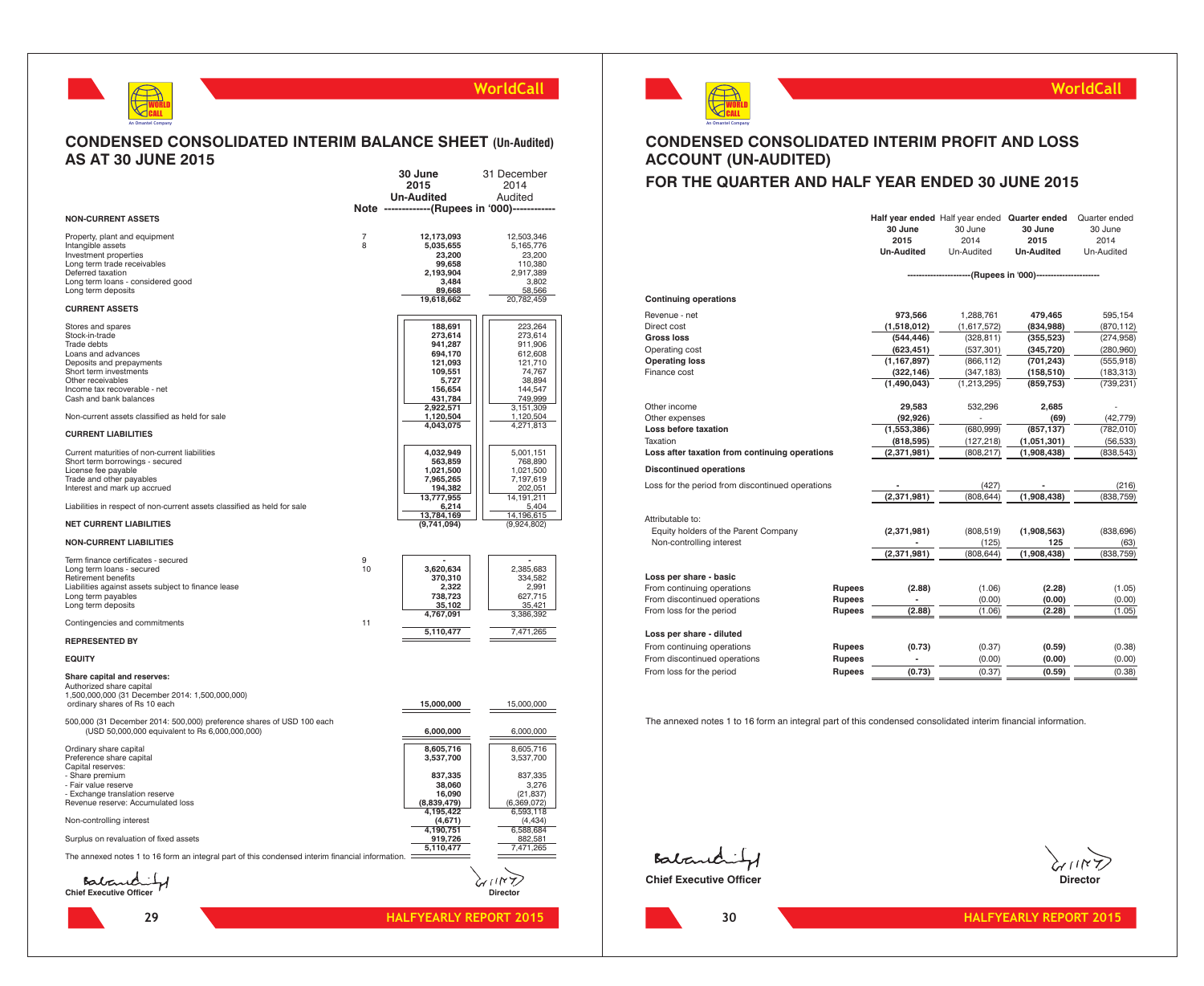



## **CONDENSED CONSOLIDATED INTERIM STATEMENT OF COMPREHENSIVE INCOME (UN-AUDITED) FOR THE QUARTER AND HALF YEAR ENDED 30 JUNE 2015**

|                                                                                                                         | Half vear ended<br>30 June<br>2015<br><b>Un-Audited</b> | Half year ended<br>30 June<br>2014<br>Un-Audited             | Quarter ended<br>30 June<br>2015<br><b>Un-Audited</b> | Quarter ended<br>30 June<br>2014<br>Un-Audited |
|-------------------------------------------------------------------------------------------------------------------------|---------------------------------------------------------|--------------------------------------------------------------|-------------------------------------------------------|------------------------------------------------|
|                                                                                                                         |                                                         | ----------------(Rupees in '000)---------------------------- |                                                       |                                                |
|                                                                                                                         |                                                         |                                                              |                                                       |                                                |
| Loss for the period                                                                                                     | (2,371,981)                                             | (808, 644)                                                   | (1,908,438)                                           | (838, 759)                                     |
| Other comprehensive (loss)/income:                                                                                      |                                                         |                                                              |                                                       |                                                |
| Items that may be subsequently reclassified<br>to profit or loss:                                                       |                                                         |                                                              |                                                       |                                                |
| -Exchange differences on translating foreign operations<br>-Change in fair value of available-for-sale financial assets | (810)<br>34.784<br>33,974                               | 4.987<br>(1,948)<br>3,039                                    | 693<br>44.174<br>44,867                               | (31)<br>(9,692)<br>(9, 723)                    |
| Items that will not be reclassified<br>to profit or loss                                                                |                                                         |                                                              |                                                       |                                                |
| Other comprehensive income/(loss) - net of tax                                                                          | 33,974                                                  | 3,039                                                        | 44.867                                                | (9, 723)                                       |
| Total comprehensive loss for the period - net of tax                                                                    | (2,338,007)                                             | (805.605)                                                    | (1,863,571)                                           | (848.482)                                      |
| Attributable to:                                                                                                        |                                                         |                                                              |                                                       |                                                |
| Equity holders of the Parent Company                                                                                    | (2,337,770)                                             | (806, 943)                                                   | (1,863,775)                                           | (848, 409)                                     |
| Non-controlling interest                                                                                                | (237)<br>(2,338,007)                                    | 1.338<br>(805, 605)                                          | 204<br>(1,863,571)                                    | (73)<br>(848.482)                              |
|                                                                                                                         |                                                         |                                                              |                                                       |                                                |

The annexed notes 1 to 16 form an integral part of this condensed consolidated interim financial information.



**31**





## **CONDENSED CONSOLIDATED INTERIM CASH FLOW STATEMENT (UN-AUDITED)**

## **FOR THE HALF YEAR ENDED 30 JUNE 2015**

|                                                                                                                                                                                                                                                                                                | <b>Note</b> | Half year ended<br>30 June<br>2015<br><b>Un-Audited</b><br>-----------(Rupees in '000)---------- | Half year ended<br>30 June<br>2014<br>Un-Audited                      |
|------------------------------------------------------------------------------------------------------------------------------------------------------------------------------------------------------------------------------------------------------------------------------------------------|-------------|--------------------------------------------------------------------------------------------------|-----------------------------------------------------------------------|
| Cash flows from operating activities                                                                                                                                                                                                                                                           |             |                                                                                                  |                                                                       |
| Cash generated from/(used in) operations                                                                                                                                                                                                                                                       | 12          | 234,213                                                                                          | (324, 226)                                                            |
| (Increase)/decrease in non-current assets:<br>- Long term deposits<br>- Long term loans<br>- Long term trade receivable                                                                                                                                                                        |             | (31, 102)<br>318<br>10,722                                                                       | (2,780)<br>54,749                                                     |
| (Decrease)/increase in non-current liabilities:<br>- Long term deposits<br>- Long term payables                                                                                                                                                                                                |             | (319)<br>3,614                                                                                   | (51)<br>(157, 978)                                                    |
| Retirement benefits paid<br>Finance cost paid<br>Taxes paid                                                                                                                                                                                                                                    |             | (24, 017)<br>(140, 778)<br>(22, 603)                                                             | (52, 191)<br>(273, 510)<br>(53, 878)                                  |
| Net cash outflow from operating activities                                                                                                                                                                                                                                                     |             | 30,048                                                                                           | (809, 865)                                                            |
| Cash flows from investing activities                                                                                                                                                                                                                                                           |             |                                                                                                  |                                                                       |
| Fixed capital expenditure<br>Proceeds from disposal of property, plant and equipment                                                                                                                                                                                                           |             | (271, 684)<br>19,456                                                                             | (554, 879)<br>9,648                                                   |
| Net cash outflow from investing activities                                                                                                                                                                                                                                                     |             | (252, 228)                                                                                       | (545, 231)                                                            |
| Cash flows from financing activities                                                                                                                                                                                                                                                           |             |                                                                                                  |                                                                       |
| Proceeds from long term loan acquired<br>Initial loan transaction cost paid<br>Redemption of term finance certificates<br>Repayment of long term loan<br>Running finance - net<br>Repayment of short term borrowings - net<br>Repayment of liabilities against assets subject to finance lease |             | 3,555,300<br>(39, 616)<br>(108, 455)<br>(3,422,748)<br>(80, 031)<br>(485                         | 250,000<br>(1,769)<br>(98, 884)<br>(19, 678)<br>(6, 722)<br>(29, 636) |
| Net cash (outflow)/inflow from financing activities                                                                                                                                                                                                                                            |             | (96, 035)                                                                                        | 93,311                                                                |
| Net decrease in cash and cash equivalents                                                                                                                                                                                                                                                      |             | (318, 215)                                                                                       | (1,261,786)                                                           |
| Cash and cash equivalents at the beginning of the period                                                                                                                                                                                                                                       |             | 750,001                                                                                          | 2,501,980                                                             |
| Cash and cash equivalents at the end of the period                                                                                                                                                                                                                                             |             | 431,786                                                                                          | 1,240,194                                                             |

The annexed notes 1 to 16 form an integral part of this condensed consolidated interim financial information.

**Chief Executive Officer** Director

**32**

**WorldCall**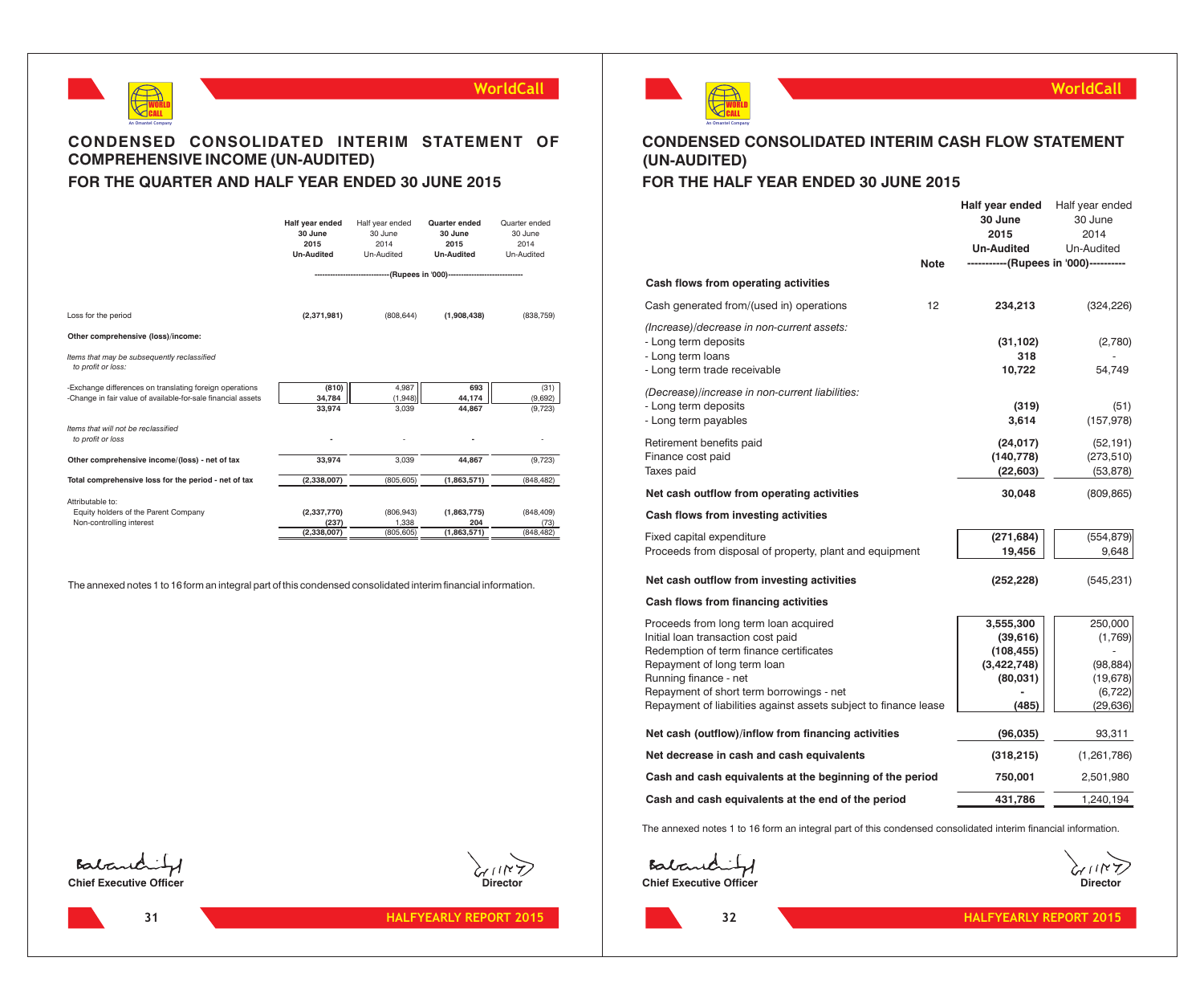ี่กิ

|                                                                                                                                                    |                           |                             |                  | Attributable to equity holders of the Parent Company |                         |                  |               |                                    |                  |                    |
|----------------------------------------------------------------------------------------------------------------------------------------------------|---------------------------|-----------------------------|------------------|------------------------------------------------------|-------------------------|------------------|---------------|------------------------------------|------------------|--------------------|
|                                                                                                                                                    |                           | Share Capital               |                  | Capital Reserve                                      |                         | Revenue Reserve  |               |                                    |                  |                    |
|                                                                                                                                                    | Ordinary share<br>capital | Preference share<br>capital | premium<br>Share | Fair value reserve                                   | translation<br>Exchange | Accumulated loss | Sub<br>total  | Non-controlling<br><b>interest</b> | Total            | An Omantel Company |
|                                                                                                                                                    |                           |                             |                  |                                                      | (000, ul seedng)-       |                  |               |                                    |                  |                    |
| Balance as at 31 December 2013 (Audited)                                                                                                           | 8,605,716                 | 3,537,700                   | 837,335          | 11,702                                               | 136,733                 | (3,532,185)      | 9,597,001     | (5, 181)                           | 9,591,820        |                    |
| Loss for the period                                                                                                                                |                           |                             |                  |                                                      |                         | (808, 519)       | (808, 519)    |                                    | (808, 519)       |                    |
| od - net of tax<br>Other comprehensive (loss)/income for the peri-                                                                                 |                           |                             |                  | (1,948)                                              | 3,524                   |                  | 1,576         | 1,338                              | 2,914            |                    |
| Total comprehensive (loss)/income for the period - net of tax                                                                                      |                           |                             |                  | (1,948)                                              | 3,524                   | (808, 519)       | (806, 943)    | 1,338                              | (805, 605)       |                    |
| Transfer to surplus on revaluation of fixed assets                                                                                                 |                           |                             |                  |                                                      |                         | (87)             | (87)          |                                    | (87)             |                    |
| Exchange translation reserve                                                                                                                       |                           |                             |                  |                                                      | (225, 750)              | 225,750          |               |                                    |                  |                    |
| Dividend on preference shares                                                                                                                      |                           |                             |                  |                                                      |                         | (95, 371)        | (95, 371)     |                                    | (95, 371)        |                    |
| Total transactions with owners, recognized directly in equity                                                                                      |                           |                             |                  |                                                      | (225, 750)              | 130,379          | (95, 371)     | J.                                 | (95, 371)        |                    |
| Balance as at 30 June 2014 (Un-Audited)                                                                                                            | 8,605,716                 | 3,537,700                   | 837,335          | 9,754                                                | (85, 493)               | (4, 210, 413)    | 8,694,599     | (3, 843)                           | 8,690,757        |                    |
| Loss for the period                                                                                                                                |                           |                             |                  |                                                      |                         | (1,979,625)      | (1,979,625)   | (262)                              | (1,979,867)      |                    |
| Other comprehensive (loss)/income for the period - net of tax<br>Total comprehensive (loss)/income for the period - net of tax                     |                           |                             |                  | (6,478)                                              | (1,094)                 | (15,041)         | (22, 613)     | (329)                              | (22, 942)        |                    |
|                                                                                                                                                    |                           |                             |                  | (6,478)                                              | (1,094)                 | (1,994,666)      | (2,002,238)   | (591)                              | (2,002,829)      |                    |
| Transfer from surplus on revaluation of fixed assets                                                                                               |                           |                             |                  | ł                                                    |                         | 9,023            | 9,023         |                                    | 9,023            |                    |
| Exchange translation reserve                                                                                                                       |                           |                             |                  |                                                      | 64,750                  | (64, 750)        |               |                                    |                  |                    |
| Dividend on preference shares                                                                                                                      |                           |                             |                  |                                                      |                         | (108, 267)       | (108, 267)    |                                    | (108, 267)       |                    |
| Total transactions with owners, recognized directly in equity                                                                                      | $\cdot$                   |                             | ï                |                                                      | 64,750                  | (173, 017)       | (108, 267)    | ï                                  | (108, 267)       |                    |
| Balance as at 31 December 2014 (Audited)                                                                                                           | 8,605,716                 | 3,537,700                   | 837,335          | 3,276                                                | (21, 837)               | (6, 369, 072)    | 6,593,118     | (4, 434)                           | 6,588,684        |                    |
| Loss for the period                                                                                                                                |                           |                             |                  |                                                      |                         | (2,371,981)      | (2,371,981)   |                                    | (2,371,981)      |                    |
|                                                                                                                                                    |                           |                             |                  | 34,784                                               | (573)                   |                  | 34,211        | (237)                              | 33,974           |                    |
| Other comprehensive income/(oss) for the period - net of tax<br>Total comprehensive income/(loss) for the period - net of tax                      |                           |                             |                  | 34,784                                               | (573)                   | (2, 371, 981)    | (2, 337, 770) | (237)                              | (2,338,007)      |                    |
| Transfer to surplus on revaluation of fixed assets                                                                                                 |                           |                             |                  |                                                      |                         | 47,468           | 47,468        |                                    | 47,468           |                    |
| Exchange translation reserve                                                                                                                       |                           |                             |                  |                                                      | 38,500                  | (38,500)         |               |                                    |                  |                    |
| Dividend on preference shares                                                                                                                      |                           |                             |                  |                                                      |                         | (107, 394)       | (107, 394)    |                                    | (107, 394)       |                    |
| Total transactions with owners, recognized directly in equity                                                                                      |                           |                             |                  |                                                      | 38,500                  | (145, 894)       | (107, 394)    |                                    | (107, 394)       |                    |
| Balance as at 30 June 2015 (Un-Audited)                                                                                                            | 8,605,716                 | 3,537,700                   | 837,335          | 38,060                                               | 16,090                  | (8, 839, 479)    | 4,195,422     | (4, 671)                           | 4,190,751        |                    |
| The annexed notes 1 to 16 form an integral part of this condensed consolidated interim financial information.<br>Chief Executive Officer<br>Eatand |                           |                             |                  |                                                      |                         |                  |               |                                    | メンニト<br>Director | WorldCall          |



## **NOTES TO THE CONDENSED CONSOLIDATED INTERIM FINANCIAL INFORMATION (UN-AUDITED) FOR THE QUARTER AND HALF YEAR ENDED 30 JUNE 2015**

#### **1 Legal status and nature of business**

- **1.1** The Group consists of Worldcall Telecom Limited and Worldcall Telecommunications Lanka (Private) Limited, together "the Group".
- **1.2** Worldcall Telecom Limited ("the Parent Company") is a public limited company incorporated in Pakistan on 15 March 2001 under the Companies Ordinance, 1984 and its shares are quoted on the Karachi and Lahore Stock Exchanges. The Parent Company commenced its operations on 01 December 2004 and is engaged in providing Wireless Local Loop ("WLL") and Long Distance & International ("LDI") services in Pakistan and re-broadcasting international/national satellite/terrestrial wireless and cable television and radio signals as well as interactive communication and to establish, maintain and operate the licensed telephony services. The Company has been licensed by Pakistan Telecommunication Authority ("PTA") and Pakistan Electronic Media Regulatory Authority ("PEMRA") for these purposes. The registered office of the Company is situated at 67A, C III, Gulberg III, Lahore. **INTERTIM METATRIC CONSTRANT CONSOLIDATED INTERTIM FINANCIAL<br>
<b>IFFER TO THE COUARTER AND HALF YEAR ENDED 30 JUNE 2015**<br> **IFFER TO COUP (UN-AUDITED)**<br> **IFFER COUARTER AND HALF YEAR ENDED 30 JUNE 2015**<br> **IFFER COUARTER AND H**

During the year ended 30 June 2008, 56.80% ordinary shares (488,839,429 ordinary shares) of the Parent Company were acquired by Oman Telecommunications Company SAOG ("the Holding Company"). In addition to this, the Holding Company also acquired 57.14% preference shares (200,000 preference shares) during the year ended <sup>31</sup> December 2013.

Worldcall Telecommunications Lanka (Private) Limited ("the Subsidiary") was incorporated in Sri Lanka and is a joint venture with Hayleys Group to operate payphones. The principal activity of the Subsidiary is the operation and maintenance of a public payphones network. Payphones are installed at various shops/commercial outlets. The Parent Company holds 70.65% of voting securities in the Subsidiary .

#### **2 Basis of preparation**

#### **Consolidation**

The condensed consolidated interim financial information includes the financial information of the Group. The financial information of the Subsidiary has been consolidated on a line by line basis.

#### **Subsidiary**

Subsidiary is an entity controlled by the Parent Company. Control exists when a Company has the power, directly or indirectly, to govern the financial and operating policies of the entity so as to benefit from its activities. The financial information of the Subsidiary is included in the condensed consolidated interim financial information from the date that control commences until the date that control ceases.

#### **Transactions eliminated on consolidation**

Intragroup balances and any other unrealized gains and losses or income and expenses arising from

**33**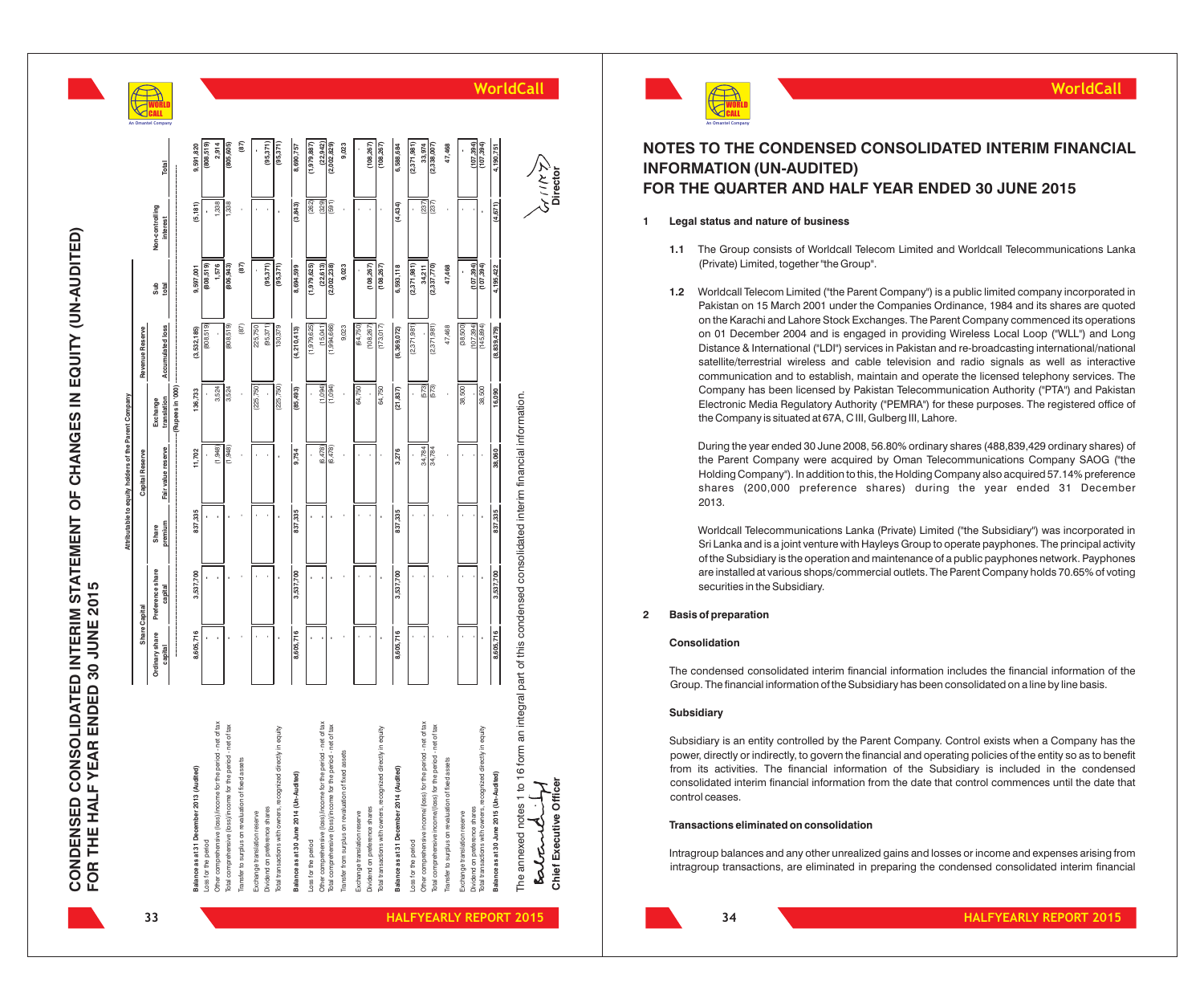

information. Unrealized losses are eliminated in the same way as unrealized gains but only to the extent that there is no evidence of impairment.

Non controlling interest is that part of net results of operations and of net assets of the Subsidiary attributable to interest which are not owned by the Group. Non controlling interest is presented separately in the consolidated financial statements.

#### **Going concern assumption**

The Group has incurred a loss after taxation of Rs 2,371.981 million during the half year ended 30 June 2015 while the accumulated loss stands at Rs 8,839.479 million as at 30 June 2015. Current liabilities exceed current assets by Rs 9,741.094 million. The Group has fully availed the credit facilities available to it. Current liabilities include overdues aggregating Rs 74.568 million in respect of Term Finance Certificates and long term loans. The Group's management has carried out a going concern assessment of the Group and believes that the going concern assumption used for the preparation of this condensed consolidated interim financial information is appropriate based on the following grounds:

- Successful execution of the business plan approved by the Board of Directors ("BOD") that includes increase in sales volumes through re-launch of EVDOs as a result of strategic repositioning, increase in international termination revenue, investment in infrastructure of Broadband business to enhance its capacities and resultant sales volumes, sale of passive infrastructure (towers, civil works and gensets etc.) and properties; and using the proceeds therefrom for other profitable operations or settling overdue liabilities; and
- (ii) In addition to improvements as referred to in (i) above, the aforesaid assertion of going concern is based on the Holding Company's continuous and proposed support. In the past, M/s Oman Telecommunications Company SAOG, an entity having majority ownership by Government of Oman, being the Holding Company has provided support to the Group through providing guarantee for loan of USD 35 million from Askari Bank Limited which loan has now been taken over by National Bank of Oman. Further, the Holding Company also took up preference shares of USD 20 million issued by the Group in 2013. The Holding Company has assured to continue support to the Group to continue as a going concern through its letter dated August 17, 2015 to the Board of Directors. Accordingly, no material uncertainties leading to a significant doubt about going concern have been identified.

#### **3. Statement of compliance**

This condensed consolidated interim financial information is unaudited and is being submitted to the members in accordance with section 245 of the Companies Ordinance, 1984. It has been prepared in accordance with the requirements of the International Accounting Standard (IAS) 34 - 'Interim Financial Reporting' and provisions of and directives issued under the Companies Ordinance, 1984. In case where requirements differ, the provisions of or directives issued under the Companies Ordinance, 1984 have been followed. This condensed consolidated interim financial information does not include all the information and disclosures required in the annual consolidated financial statements and should be read in conjunction with the financial statements of the Group for the year ended 31 December 2014.

#### **4. Significant accounting policies**

**4.1** The accounting policies and the methods of computation adopted in the preparation of this condensed consolidated interim financial information are the same as those applied in the preparation of the preceding annual published financial statements for the year ended 31 December 2014.



#### **WorldCall**

#### **4.2 Initial application of standards, amendments or an interpretation to existing standards**

The following amendments to existing standards have been published that are applicable to the Group's financial statements covering annual periods, beginning on or after the following dates:

#### **4.2.1 Standards, amendments and interpretations to approved accounting standards that are effective in the current year**

Certain standards, amendments and interpretations to approved accounting standards are effective in the current year but are considered not to be relevant or to have any significant effect on the Group's operations and are, therefore, not detailed in this condensed consolidated interim financial information.

#### **4.2.2 Standards, amendments and interpretations to existing standards that are not yet effective and have not been early adopted by the Group**

There are certain standards, amendments to the approved accounting standards and interpretations that are mandatory for the Group's accounting periods beginning on or after January 1, 2016 but are considered not to be relevant or to have any significant effect on the Group's operations and are, therefore, not detailed in this condensed consolidated interim financial information

#### **5. Significant accounting judgments and estimates**

The preparation of condensed consolidated interim financial information in conformity with approved accounting standards requires management to make judgments, estimates and assumptions that affect the application of accounting policies and reported amounts of assets and liabilities, income and expenses. The estimates, associated assumptions and judgments are based on historical experience and various other factors that are believed to be reasonable under the circumstances, the result of which form the basis of making the judgments about carrying values of assets and liabilities that are not readily apparent from other sources. Actual results may differ from these estimates. In preparing this condensed consolidated interim financial information, the significant judgments made by management in applying accounting policies and the key sources of estimation were the same as those that were applied to the financial statements for the year ended 31 December 2014.

**6.** Income tax expense is recognised based on management's best estimate of the weighted average annual income tax rate expected for the full financial year.

|   |                                          |             | 30 June           | 31 December                      |
|---|------------------------------------------|-------------|-------------------|----------------------------------|
|   |                                          |             | 2015              | 2014                             |
|   |                                          |             | <b>Un-Audited</b> | Audited                          |
|   |                                          | <b>Note</b> |                   | --------(Rupees in '000)-------- |
| 7 | Property, plant and equipment            |             |                   |                                  |
|   | Operating fixed assets                   | 7.1         | 11,267,409        | 11,641,345                       |
|   | Capital work-in-progress                 |             | 874,495           | 836,413                          |
|   | Major spare parts and stand-by equipment |             | 31,189            | 25,588                           |
|   |                                          |             | 12,173,093        | 12,503,346                       |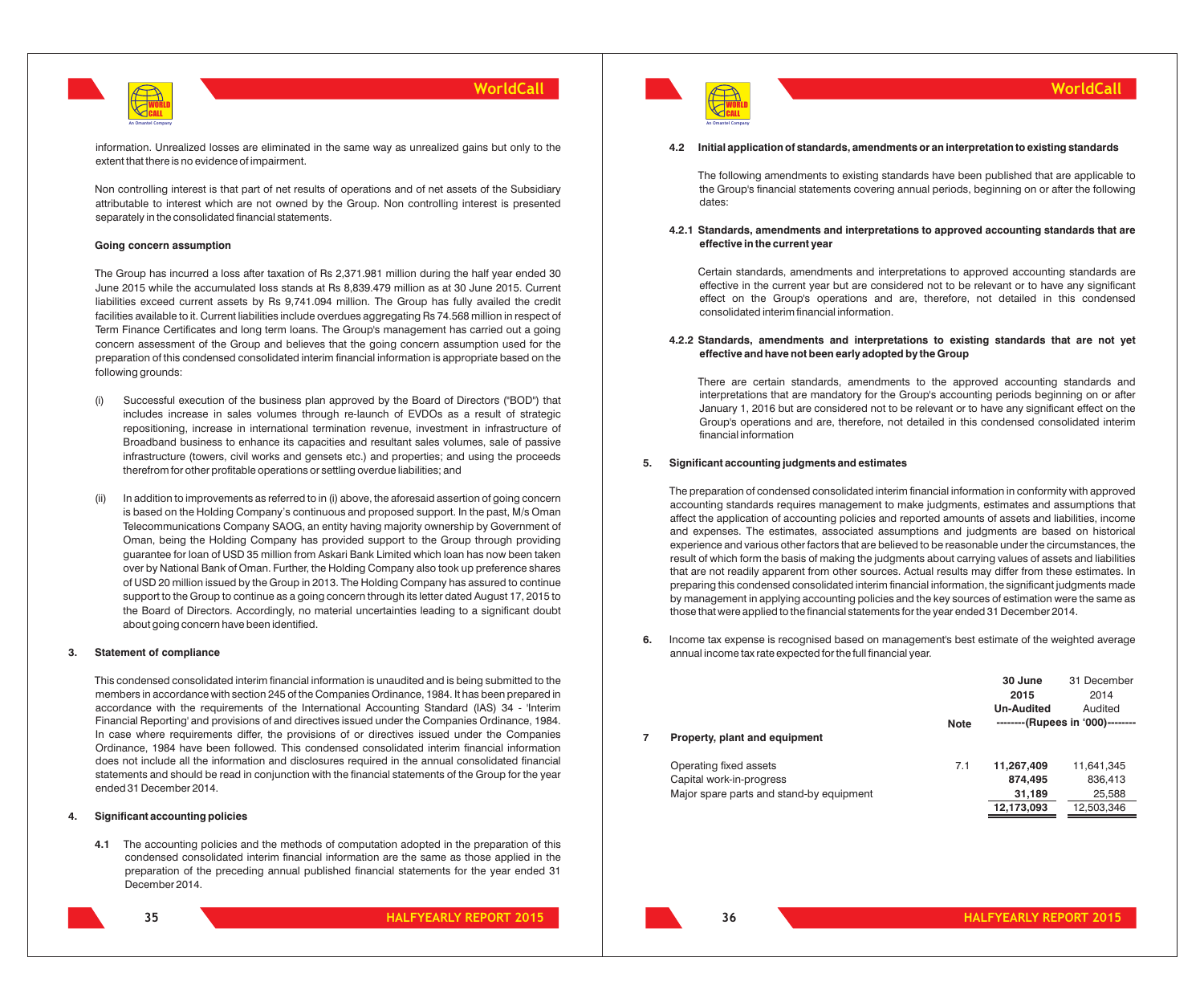

**30 June 2015 Un-Audited** 31 December 2014 Audited **Note --------(Rupees in '000)--------**

 $=$   $=$ 

- -

- -

#### **7.1 Operating fixed assets**





Rs 210.006 million were required to be made during the half year ended June 30, 2015. However payments of Rs 128.558 million were made, hence, constituting a default as per the terms. Consequently, the total amount has been classified in current liabilities.

**10. Long term loans - secured**

**10.1** 

| Askari Bank Limited                                                                           | 10.1 |                   | 2,378,458              |
|-----------------------------------------------------------------------------------------------|------|-------------------|------------------------|
| National Bank of Oman (NBO)                                                                   | 10.2 | 3,519,884         |                        |
|                                                                                               |      |                   |                        |
| Soneri Bank Limited                                                                           | 10.3 |                   | 7,225                  |
| <b>Allied Bank Limited</b>                                                                    | 10.4 | 100,750           |                        |
|                                                                                               |      | 3,620,634         | 2,385,683              |
| <b>Askari Bank Limited</b>                                                                    |      |                   |                        |
| Receipt                                                                                       |      | 2,943,855         | 2,943,855              |
| Initial transaction cost                                                                      |      | (129, 365)        | (129, 365)             |
|                                                                                               |      | 2,814,490         | 2,814,490              |
| Amortization of transaction cost                                                              |      | 129,365           | 43,257                 |
|                                                                                               |      | 2,943,855         | 2,857,747              |
| Exchange loss                                                                                 |      | 557,729           | 524,995                |
|                                                                                               |      | 3,501,584         | 3,382,742              |
| Repaid                                                                                        |      | (3,501,584)       | (98, 884)              |
|                                                                                               |      |                   | 3,283,858              |
| Current maturity                                                                              |      | 30 June           | 31<br><b>Reception</b> |
|                                                                                               |      | 2015.             | 2.3528.458             |
|                                                                                               |      | <b>Un-Audited</b> | Audited                |
| In September 2014, the Group in agreement with Askari Bank Limited; and Rulle estinaring from |      |                   |                        |

consortium of banks comprising NBO and Ahli Bank SAOG ("the consortium") with NBO as the lead arranger, whereby Askari Bank Limited shall be fully repaid from the proceeds of the loan from the consortium. As of the reporting date, this loan has been repaid from the loan proceeds from NBO and SBLC has been released by Askari Bank Limited.

| 10.2 National Bank of Oman |           |                          |  |
|----------------------------|-----------|--------------------------|--|
| Receipt                    | 3,555,300 | ۰                        |  |
| Initial transaction cost   | (39, 616) | ۰                        |  |
|                            | 3,515,684 | ۰                        |  |
| Exchange loss              | 4,200     | ٠                        |  |
|                            | 3,519,884 | $\overline{\phantom{a}}$ |  |
|                            |           |                          |  |

This represents foreign currency syndicated loan facility amounting to USD 35 million from NBO and Ahli Bank SAOG ("the consortium") with NBO as the lead arranger. The loan was disbursed on 30 June 2015. It is repayable in 16 quarterly installments commencing 30 September 2017. Profit is payable quarterly and is charged at three months average LIBOR plus 1.75% per annum and monitoring fee at 1.5% per annum. To secure the facility, corporate guarantee of the Holding Company has been furnished alongwith a provision for cash cover/direct debit of the Holding Company's bank account in the event of the Group's failure to fund obligations under the facility agreement.

**30 June 2015 Un-Audited**

**Note --------(Rupees in '000)--------**

31 December 2014 Audited

**38**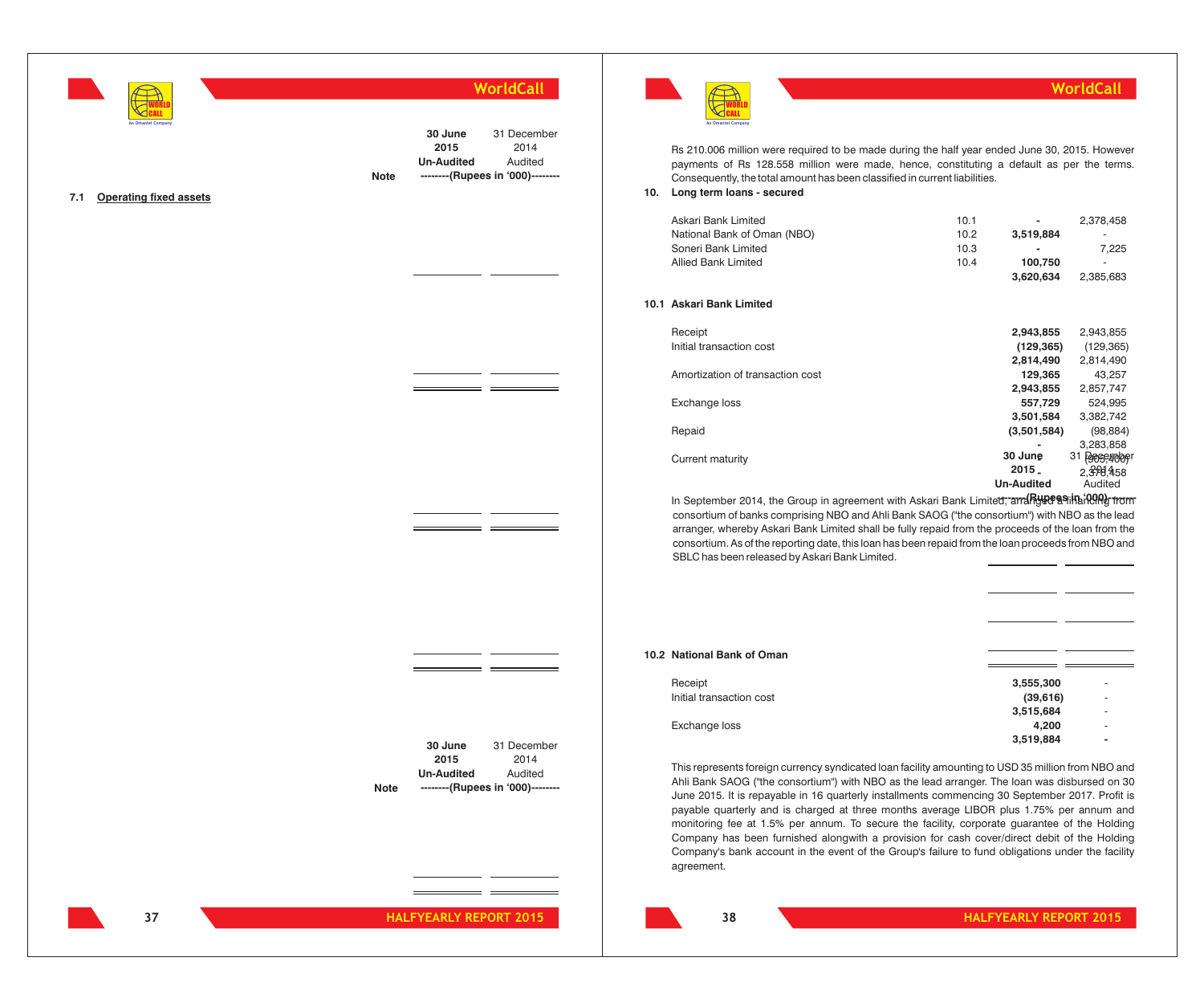

**30 June 2015 Un-Audited** 31 December 2014 Audited **Note --------(Rupees in '000)--------**

- -

\_\_\_

#### **10.3 Soneri Bank Limited**

WORLD CALL

**WorldCall**

| An Omantel Company                                  |                   |                                  |
|-----------------------------------------------------|-------------------|----------------------------------|
|                                                     | 30 June<br>2015   | 31 December<br>2014              |
|                                                     |                   |                                  |
|                                                     | <b>Un-Audited</b> | Audited                          |
|                                                     |                   | --------(Rupees in '000)-------- |
| Effect on cash flow due to working capital changes: |                   |                                  |
| Decrease/(increase) in the current assets:          |                   |                                  |
| -Stores and spares                                  | 31,967            | (88,558)                         |
| -Stock-in-trade                                     | (3)               | (19,832)                         |
| -Trade debts                                        | (87, 544)         | (23, 281)                        |
| -Loans and advances                                 | (81, 562)         | 178,893                          |
| -Deposits and prepayments                           | 614               | (378,370)                        |
| -Other receivables                                  | 33,097            | 26.481                           |
| Increase/(decrease) in current liabilities:         |                   |                                  |
| -Trade and other payables                           |                   | 3.                               |
|                                                     |                   |                                  |
|                                                     |                   |                                  |
|                                                     | upees in          |                                  |
| Doloted norty transpotions                          |                   |                                  |

#### **13. Related party transactions**

The related parties comprise of associated companies, related group companies, directors, companies where directors also hold directorship and key management personnel. Significant transactions with related parties are as follows:

#### **14. Financial risk management**

#### **14.1 Financial risk factors**

The Group's activities expose it to a variety of financial risks: market risk (including currency risk, fair value interest rate risk, cash flow interest rate risk and price risk), credit risk and liquidity risk.

The condensed consolidated interim financial information does not include all financial risk management information and disclosures required in the annual financial statements, and should be read in conjunction with the Group's annual financial statements as at 31 December 2014.

There have been no changes in any risk management policies since year end.

#### **14.2 Liquidity risk**

Compared to year end, there was no material change in the contractual undiscounted cash out flows for financial liabilities except for restructuring/refinancing of TFCs and loans as referred to in notes 9 and 10.

#### **14.3 Fair value estimation**

The table below analyses financial instruments carried at fair value, by valuation method. The different levels have been defined as follows:

- Quoted prices (unadjusted) in active markets for identical assets or liabilities (level 1).
- Inputs other than quoted prices included within level 1 that are observable for the asset or liability, either directly (that is, as prices) or indirectly (that is, derived from prices) (level 2).
- Inputs for the asset or liability that are not based on observable market data (that is, unobservable inputs) (level 3).

The following table presents the Group's assets and liabilities that are measured at fair value at 30 June 2015.

During the period, there were no significant changes in the business or economic circumstances that

**30 June 2015 Un-Audited** 31 December 2014 Audited

**--------(Rupees in '000)--------**

 $=$   $=$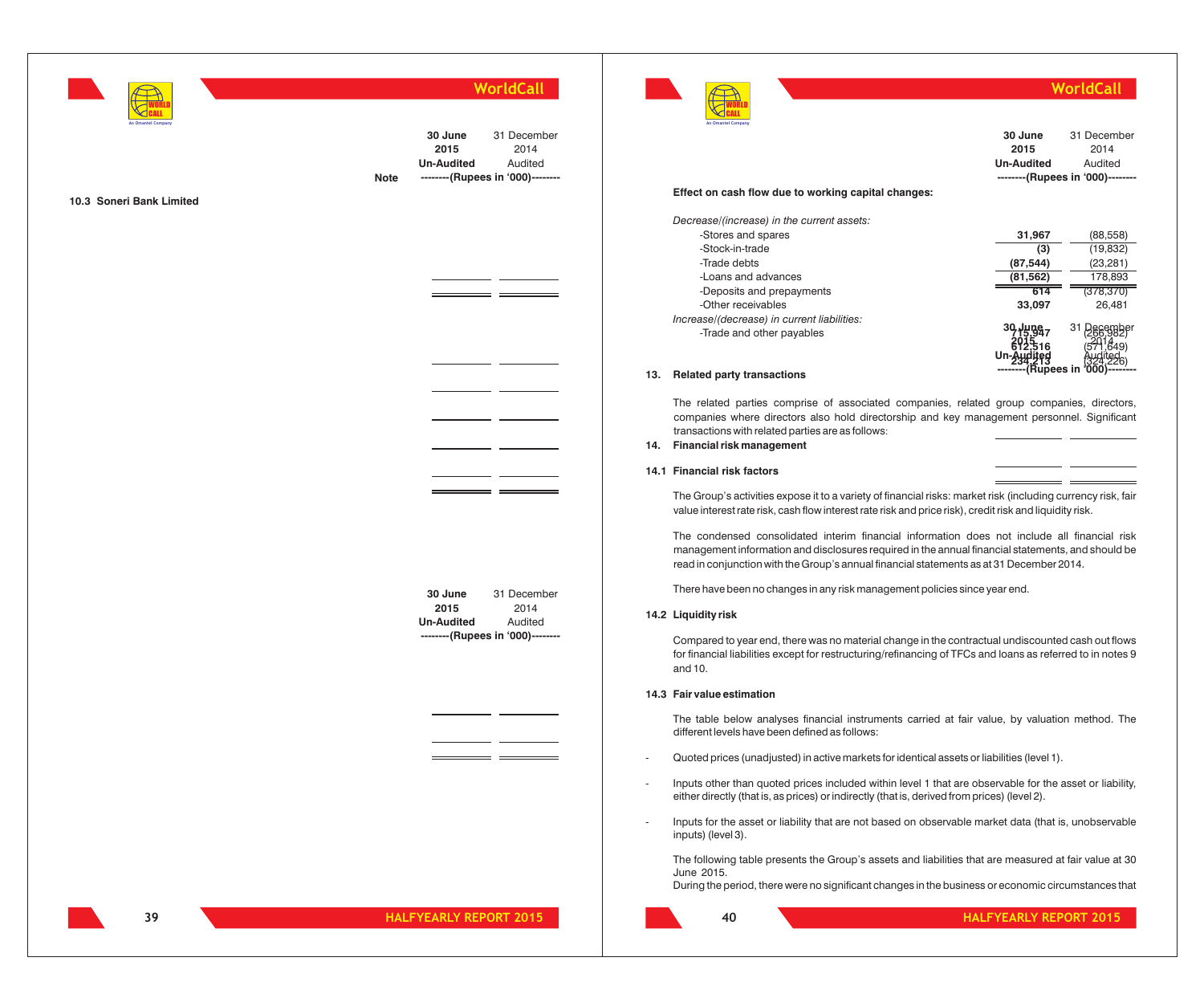

31 December 2014 Audited

\_\_\_\_\_\_\_\_

 $=$ 

 $\equiv$ 

**--------(Rupees in '000)--------**



### **WorldCall**

|                                                               |                                                                         | 30 June<br>2015<br><b>Un-Audited</b>                                                                     | Half year ended Half year ended<br>30 June<br>2014<br>Un-Audited<br>--------(Rupees in '000)-------- |
|---------------------------------------------------------------|-------------------------------------------------------------------------|----------------------------------------------------------------------------------------------------------|------------------------------------------------------------------------------------------------------|
|                                                               |                                                                         |                                                                                                          |                                                                                                      |
|                                                               |                                                                         | Half year ended Half year ended<br>30 June<br>2015<br>Un-audited<br>----------(Rupees in '000)---------- | 30 June<br>2014<br>Un-audited                                                                        |
| <b>Relationship with</b><br>the Group                         | <b>Nature of transactions</b>                                           |                                                                                                          |                                                                                                      |
| <b>Holding Company</b>                                        | Dividend on preference shares<br>Management fee on preference<br>shares | 61,380<br>75,401                                                                                         | 95,371<br>61,925                                                                                     |
| Other related parties                                         | Purchase of goods and services                                          | 40,943                                                                                                   | 41,828                                                                                               |
| Key management<br>personnel                                   | Salaries and other employee benefits                                    | 153,857                                                                                                  | 161,869                                                                                              |
|                                                               |                                                                         | 30 June<br>2015<br>Un-audited                                                                            | 31 December<br>2014<br>Audited                                                                       |
| Period/year end balances                                      |                                                                         | ----------(Rupees in '000)----------                                                                     |                                                                                                      |
| Receivable from related parties<br>Payable to related parties |                                                                         | 36,519<br>2,771,739                                                                                      | 30,432<br>2,587,629                                                                                  |

affect the fair value of the Group's financial assets and financial liabilities. Furthermore, there were no reclassifications of financial assets and there were no changes in valuation techniques during the

> **Half year ended** Half year ended **30 June 2015 Un-Audited** 30 June 2014 Un-Audited **--------(Rupees in '000)--------**

**30 June 2015 Un-Audited**

 $\equiv$ 

 $\overline{a}$ 

**41**